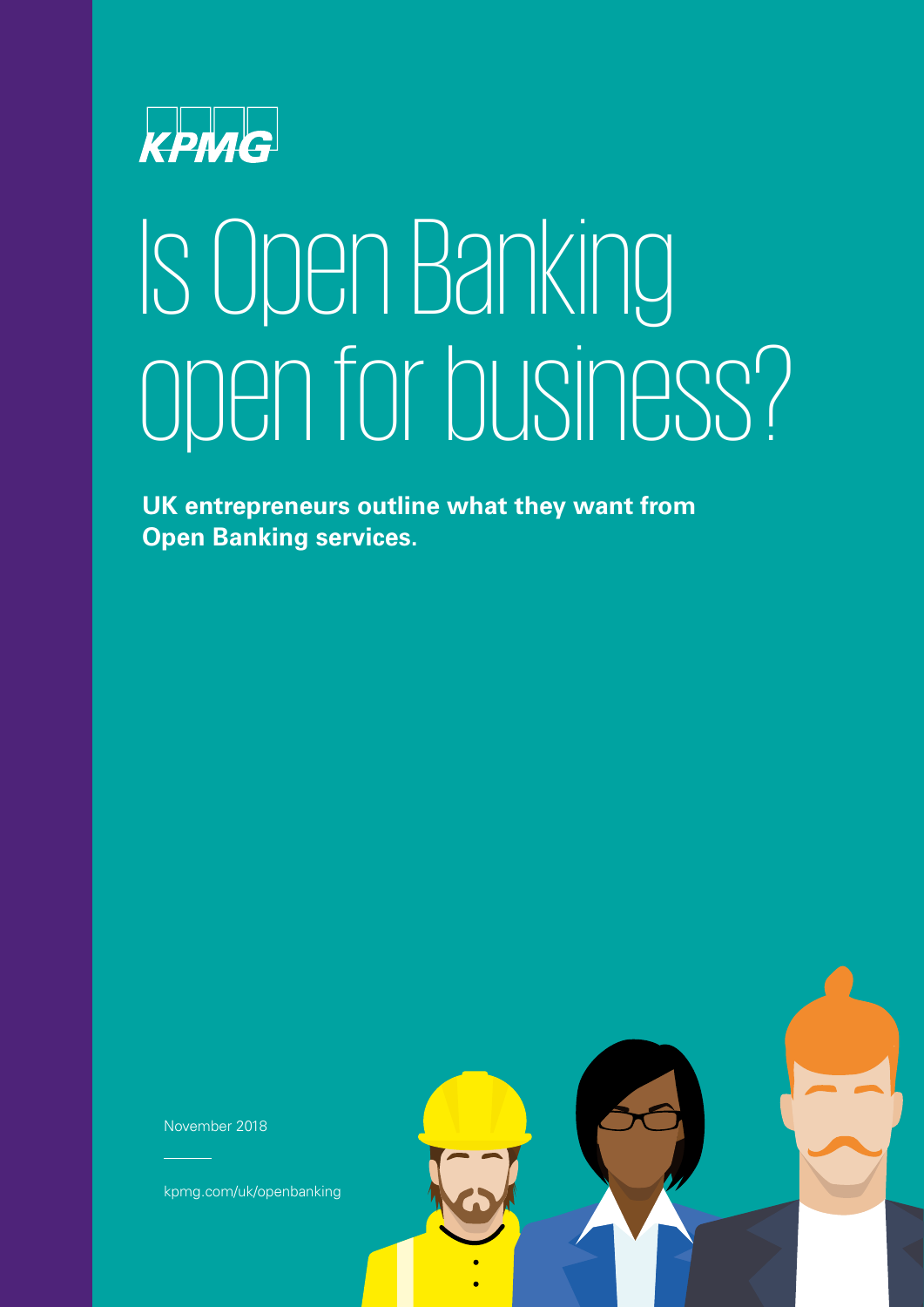

### **Contents**

| Is Open Banking open for business? 2                   |
|--------------------------------------------------------|
|                                                        |
| Open Banking isn't for everyone -                      |
| - The steady conservative                              |
| -The moderate may-be                                   |
| -Open for business                                     |
| <b>What SMEs want from</b><br>Open Banking services 15 |
| Winning business models for                            |
| Coming ready or not  19                                |
| About this survey  21                                  |
|                                                        |

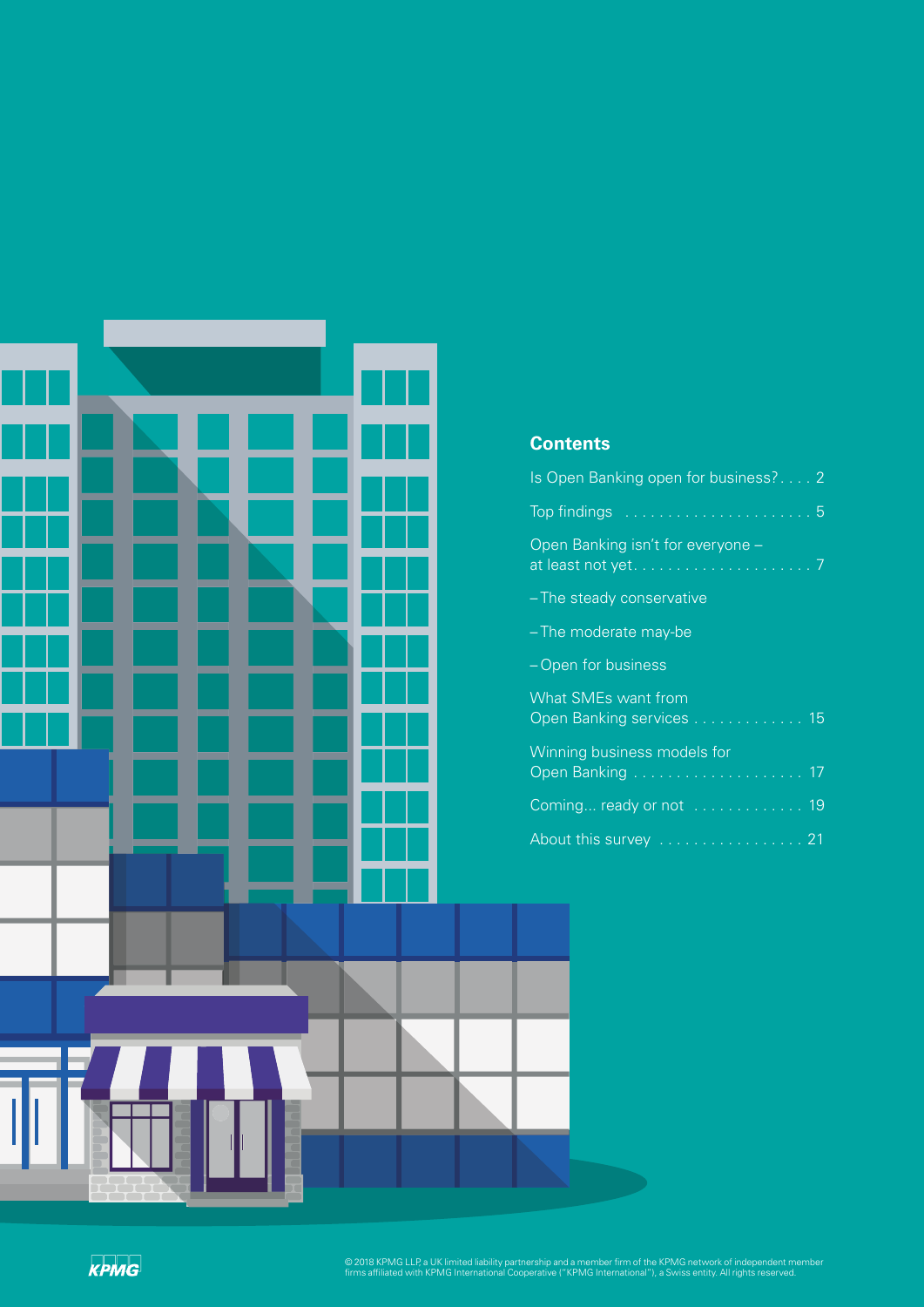# Is Open Banking open for business?

#### **What is Open Banking?**

- Open Banking is an initiative mandated by the Competition and Markets Authority (CMA) to address the lack of competition in the banking sector for individual and SME customers.
- It launched in the UK in January 2018.
- —— In the wake of the General Data Protection Regulation (GDPR), it puts the onus for data ownership onto customers.
- Banks must share customer data with authorised third parties, subject to customer consent, over secure application programme interfaces (APIs).
- Authorised third parties can tailor products and services – say support with tax, payments, exports and pensions – to customers' unique circumstances.
- It aims to prompt customers, who are notoriously resistant to change, to switch providers and enjoy better deals from some of the smaller and newer financial start-ups.
- It means traditional banks need to up their game and deliver more competitive, innovative and technology-biased products and services.

Open Banking has the ability to transform the market for banking providers that serve small and medium-sized enterprises (SMEs). New KPMG research suggests that the initiative has promise, although it is still early days. While some SMEs are receptive to Open Banking, much work is to be done to win over the sector.

The promise of Open Banking is that data sharing will enable increased innovation, greater competition and improved products and services for the banking industry's retail and SME customers. As the first year of Open Banking draws to a close, KPMG's research reveals that in the SME market at least, many banking customers have to be convinced of the merits of sharing their data to enable value adding services.

In August 2018, KPMG asked 1,000 small and medium-sized enterprises for their views on Open Banking. Almost half of these businesses told us they will not engage with Open Banking, while a quarter warned they will not share data under any circumstances. Smaller businesses, sole traders, domestically-focused enterprises and those owned or managed by the over-45s were particularly sceptical.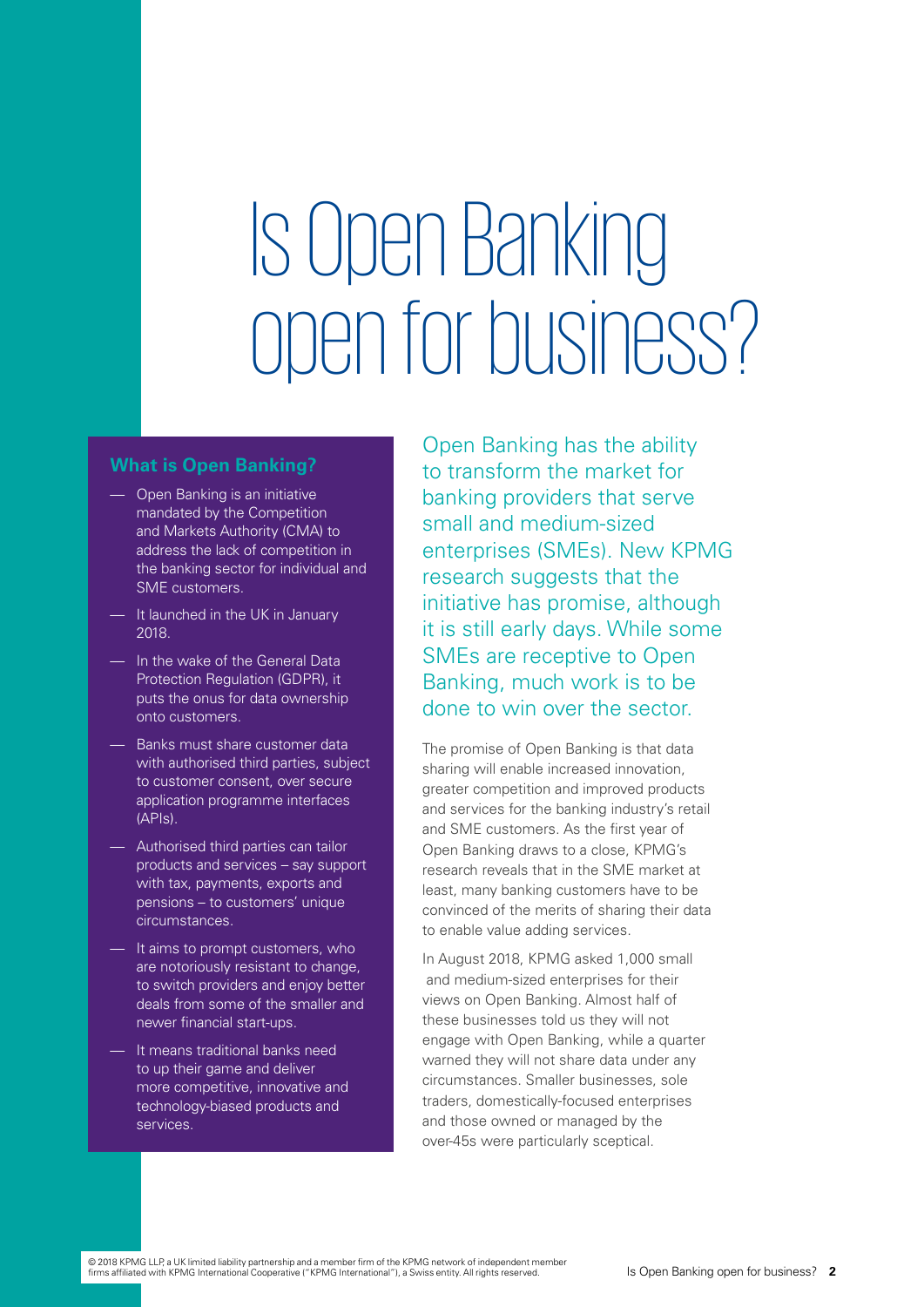# Is Open Banking open for business?

Large parts of the SME sector do not have a complete understanding of what open Banking entails and are nervous about sharing data. Many SMEs appear to believe that the downside risk of giving third parties access to their banking data outweighs the potential benefits of increased competition for their business. Moreover, they have greater trust in the ability of their existing banking providers, the large incumbent high street banks, to safeguard their data than in new entrants to the sector.

However, all is not lost. Already, 30 percent of SMEs – very often the high-growth and ambitious businesses that will expand quickest in the years ahead – are highly receptive to the objectives of Open Banking. And even among those firms that are ostensibly reluctant to change, existing behaviours, such as data sharing with accounting service providers, give rise to optimism, indicating there is hope for Open Banking.

Our research suggests better communication of the benefits of Open Banking is required. New entrants – perhaps a large technology player with established brand value and less need to build trust – could drive increased engagement. And the experience of early adopters, such as the larger and more sophisticated SMEs, will be crucial. But Open Banking remains a hugely valuable opportunity for SMEs and banking services providers alike.

#### **Market and regulatory conditions favour Open Banking**

There are three reasons why the SME financial services marketplace is ripe for disruptive innovation and competition:

- 1. SMEs want to extract greater value and efficiencies from financial services providers. Their top requirements include the ability to balance cash flow, make faster payments more easily and enjoy greater financial flexibility.
- 2. SMEs have greater and more sophisticated fnancial needs than retail banking customers. There is, therefore, more scope for providers to leverage data and add value.

3. A one-off market event, in the form of the RBS EU settlement, will incentivise SMEs to switch to challenger banks and see an additional £425 million invested in creating competitive capability in challenger banks and fintechs.

Moreover, further disruptive regulation, in the shape of Europe's Second Payment Services Directive (PSD2), will hasten the roll-out of Open Banking in the UK. From September 2019, new rules will require additional security authentication for online transactions exceeding €30. For organisations looking for a competitive 'in' into Open Banking, the answer could lie in helping SMEs with their international payments via an Open Banking platform.

#### **... For those delivering what SMEs want**

Given these drivers, we fully expect SME engagement with Open Banking to increase. However, a one-sizefits-all approach to SMEs will miss the target. In this research, we identify three distinct types of SME customer, each with different appetites for Open Banking – and each likely to be receptive to different strategies aimed at persuading them to adopt, pay for or switch supplier to access Open Banking services.

The challenge for financial services providers is to identify and implement the right tactics and business models to cater to these different customer groups – and to deliver the services, products and assurances that each segment needs. Unless they do so, Open Banking will not deliver the disruptive innovation and competition that regulators and policymakers are striving to achieve - and which SMEs so badly need.



**John Hallsworth**  Partner and UK Open Banking Lead

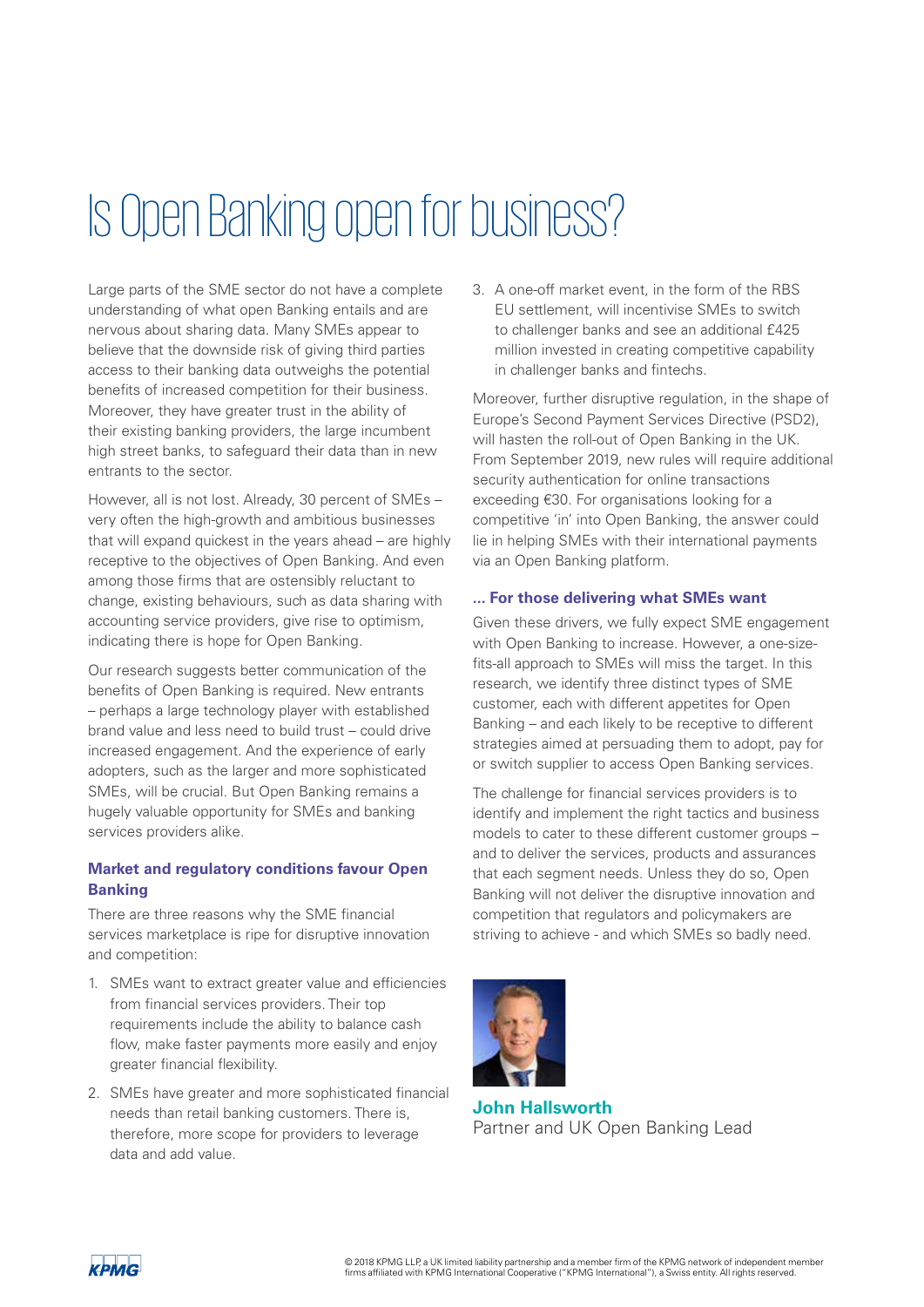### **Mark Chidley**, Independent SME representative to the Open Banking Implementation Entity (OBIE) comments:

Open Banking has significant potential to transform the  $\mathsf H$  $\overline{\phantom{0}}$ experience of UK Small Businesses. UK small businesses face a number of issues: low productivity, high rates of business failure, late payments, inefficient access to credit. Open Banking, by opening up secure access to current account data, can enable a whole range of tools and services, which will make small businesses more efficient, more profitable and more successful.

 $\overline{\phantom{a}}$ 

**BANK** 

Many SMEs already share data today, with their accounting software provider or their accountant. Open Banking will make this easier, safer and open up new propositions and greater competition. For years, small businesses have seen limited product innovation and ineffective competition. Open Banking rewrites the rules and this report is hugely encouraging, showing that there are more than 2 million small businesses hungry for the transformation which Open Banking can bring."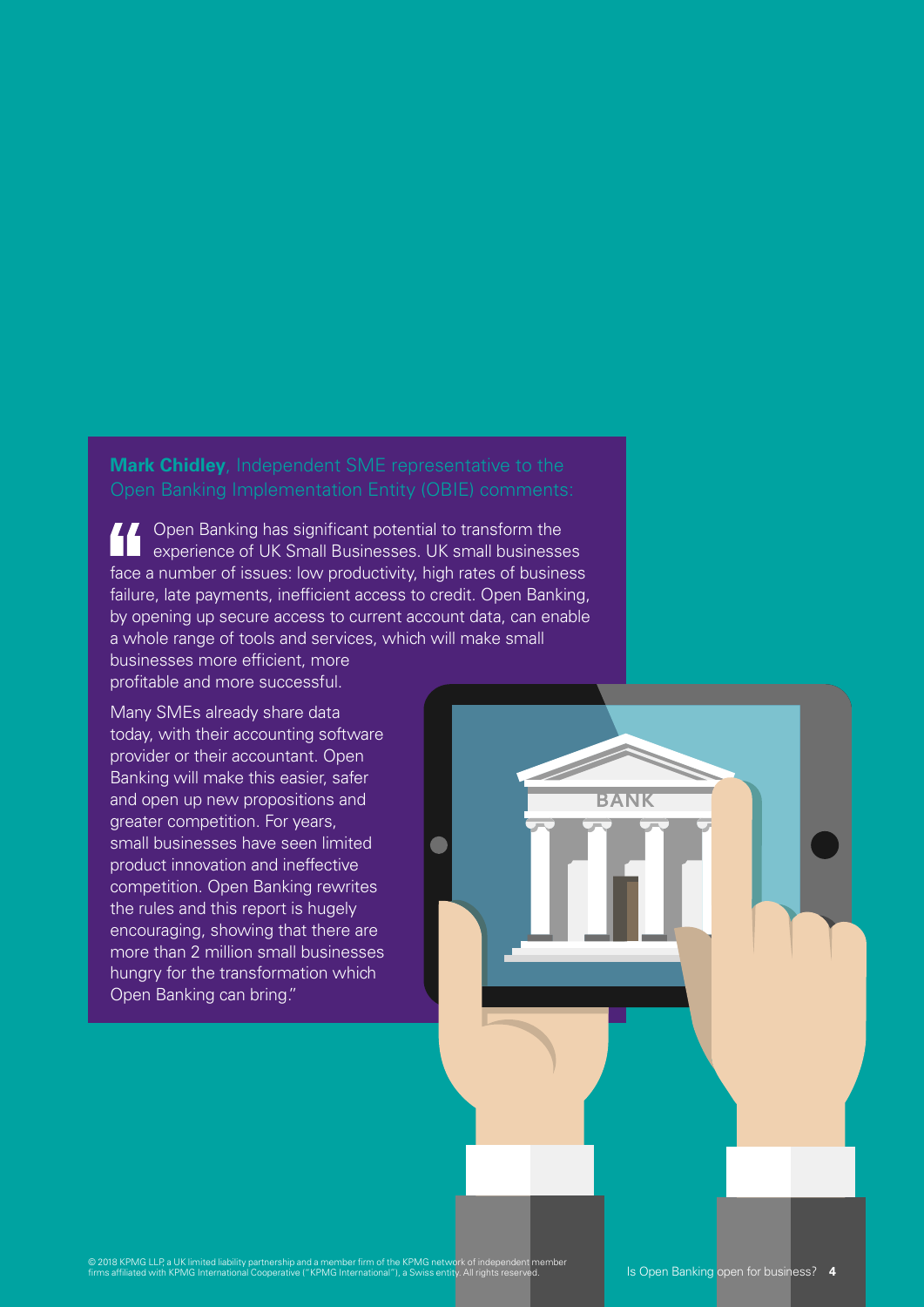# Top findings

# Open Banking isn't for everyone yet … but could be

Up to half of SMEs might engage in Open Banking with trusted financial services providers



## Know your SME



### **Limited appetite for Open Banking**

- typically low-growth, small The 'steady conservative' makes up 42 percent of<br>respondents. They are and simple businesses

### **Some appetite for Open Banking**

are relatively low-growth, - mid-sized businesses The 'moderate may-be' accounts for 28 percent<br>of respondents. These



25 percent will not share data with other financial providers, under any circumstance



#### **Good appetite for Open Banking**

30 percent are 'open for<br>business'. These high-<br>growth, sophisticated business'. These highgrowth, sophisticated and larger businesses. typically in manufacturing, technology, media and telecoms (TMT) or financial services, are likely to adopt or pay for Open Banking

### Will pay; won't pay





Two-fifths (44 percent) won't pay for any Open Banking service



24 percent will pay to make and receive payments to/from suppliers and customers more easily and quickly



22 percent will pay for a dashboard of all business financial accounts, loans, savings, assets, *etc*.

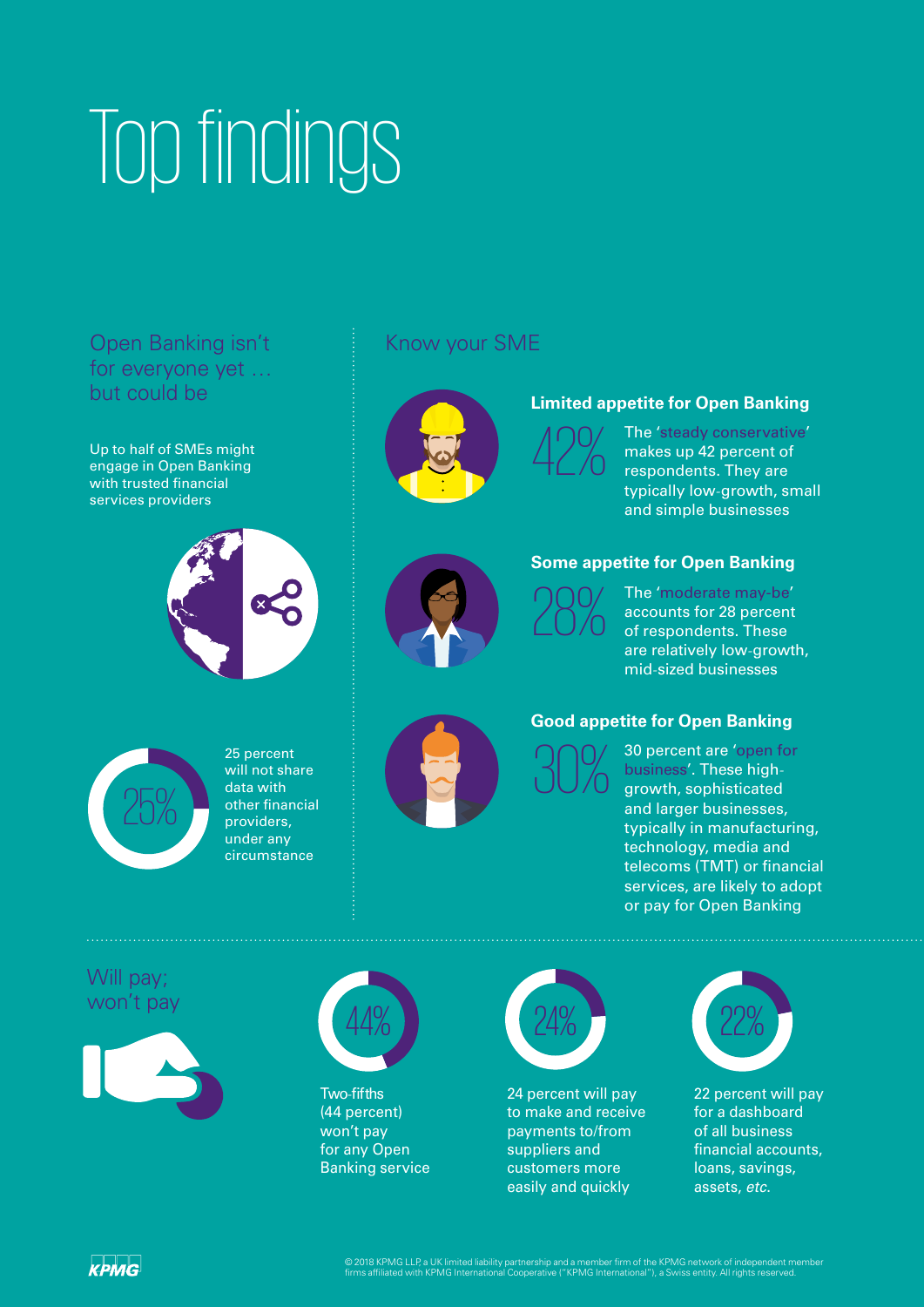# Trust matters



#1 High street banks, followed by building societies, are most trusted by SMEs and best placed to deliver Open Banking

- start-ups are least New entrants and trusted, indicating a hard task ahead



# **NTA**

Typically, just one in seven SMEs is willing to give a third party access to its data, depending on the services offered



In return for access to data, SMEs want financial savings in the region of 10 to 24 percent on existing providers' charges

## Would switch; won't switch



25 percent would switch provider for the ability to make and receive payments to/from suppliers and customers more easily and quickly

# Will say 'yes' to Open Banking services if …



Can make and receive payments to/from suppliers and customers easily and quickly



Dashboard of all business fnancial accounts, loans, savings, assets, *etc*.



Software or organisation manages and makes regular payments efficiently on SME's behalf

# Won't share data …

1.



explansive group discounts<br>  $\alpha$  part of a bulk-buying exerc<br>  $\alpha$  with other companies with In return for offers or discounts or services that are informed by previous expenditure To secure group discounts as part of a bulk-buying exercise similar spending

If banking is linked with insurance offers



22 percent would switch provider for a dashboard of all business fnancial accounts, loans, savings, assets, *etc*.



42 percent would not switch provider for any Open Banking service or product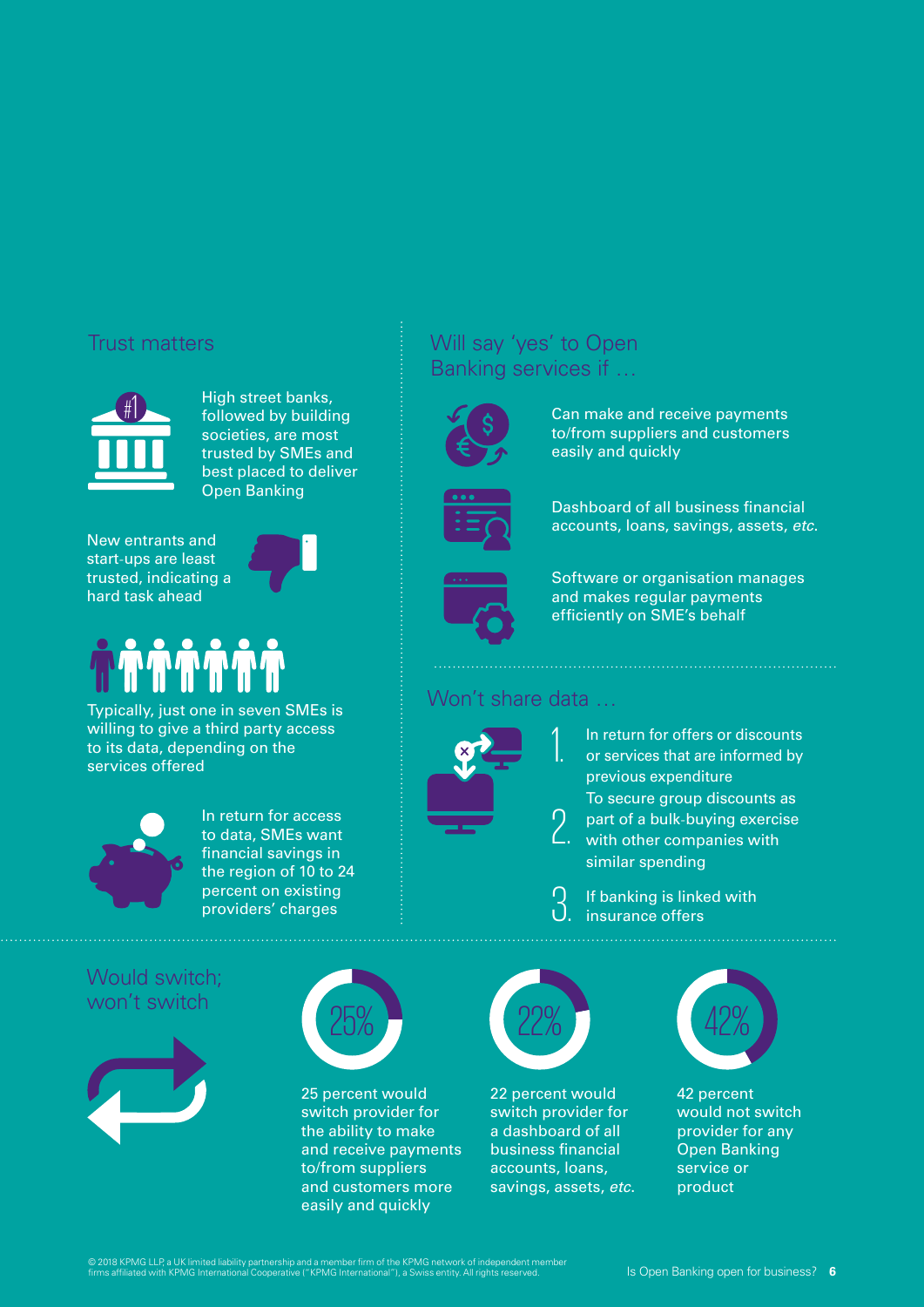# Open Banking isn't for everyone … at least not yet

#### **Take 1,000 SMEs …**

**Almost half (47 percent) of the SMEs in this research say they will not engage in Open Banking. However, this means the majority of SMEs would at least consider doing so in return for the right benefts. Clearly, there is a future for Open Banking.** 

The SMEs in this research share many common traits, such as greater trust in established financial services institutions than in newer e-commerce-type players, and an almost equal propensity to pay for a service as to switch provider to access it. However, it is where they diverge that enables us to identify three distinct clusters of SMEs:



The steady conservative



The moderate may-be



# Open for business

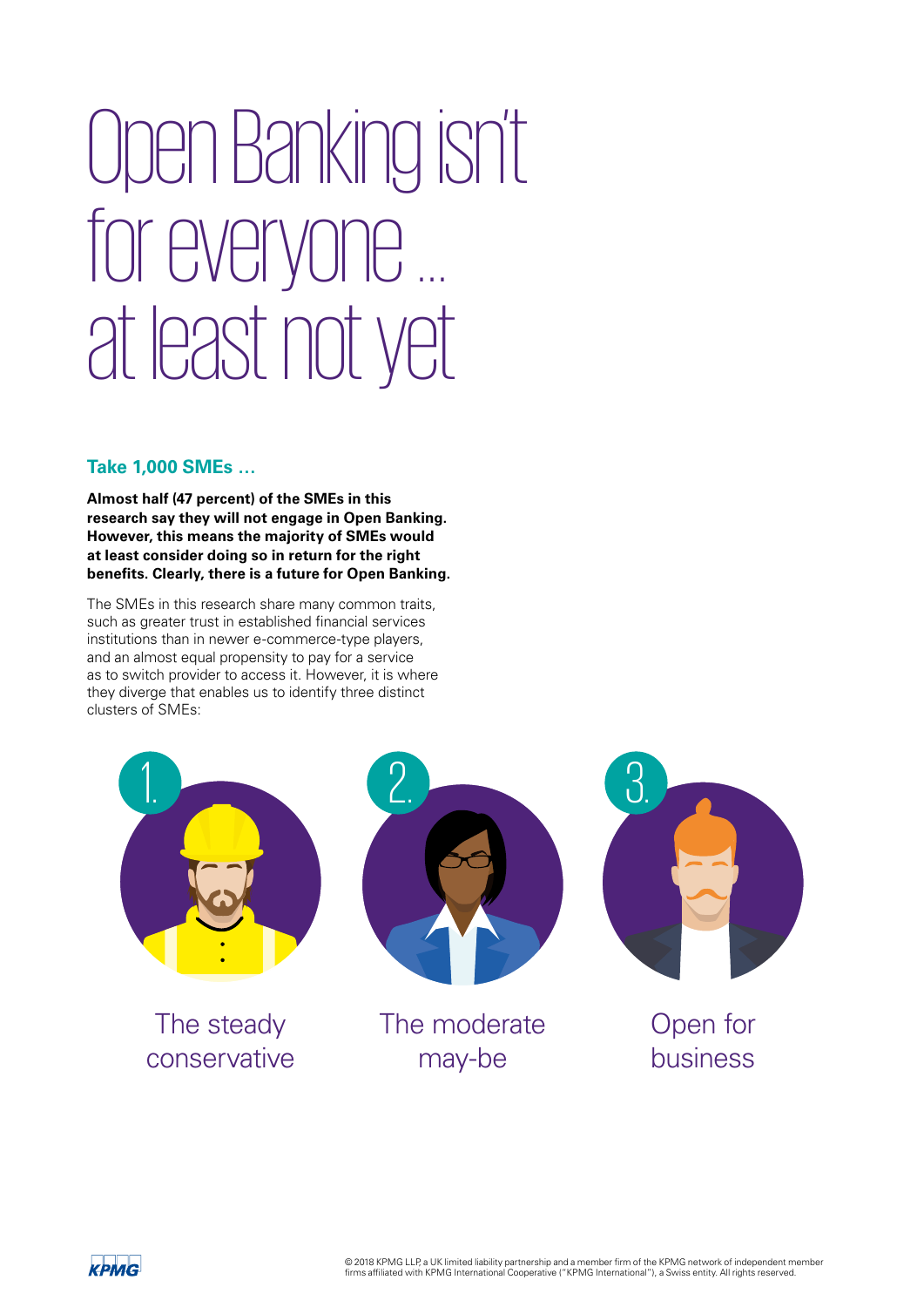# Are SMEs confused about Open Banking?

Banks need to do more to inform customers about what Open Banking is and what it can do for them. Many survey respondents do not fully understand the mechanics or scope of Open Banking:

"It's banking that doesn't involve major financial institutions."

"It's where you agree to share your information so that you can be contacted by various financiers with the best deals they can offer to you."

"All companies can see my most private fnancial information … and I have to pay for this service."

"Open banking is banking that's online and not through a high street bank."

"It's about banks sharing your details with other banks, so they can get you a better deal. I reckon that would leave the consumer open to identity theft and fraud."

© 2018 KPMG LLP, a UK limited liability partnership and a member firm of the KPMG network of independent member<br>firms affiliated with KPMG International Cooperative ("KPMG International"), a Swiss entity. All rights reserv

<u>Santa Barat da Barat da Barat da Barat da Barat da Barat da Barat da Barat da Barat da Barat da Barat da Barat da Barat da Barat da Barat da Barat da Barat da Barat da Barat da Barat da Barat da Barat da Barat da Barat da</u>

**BANK**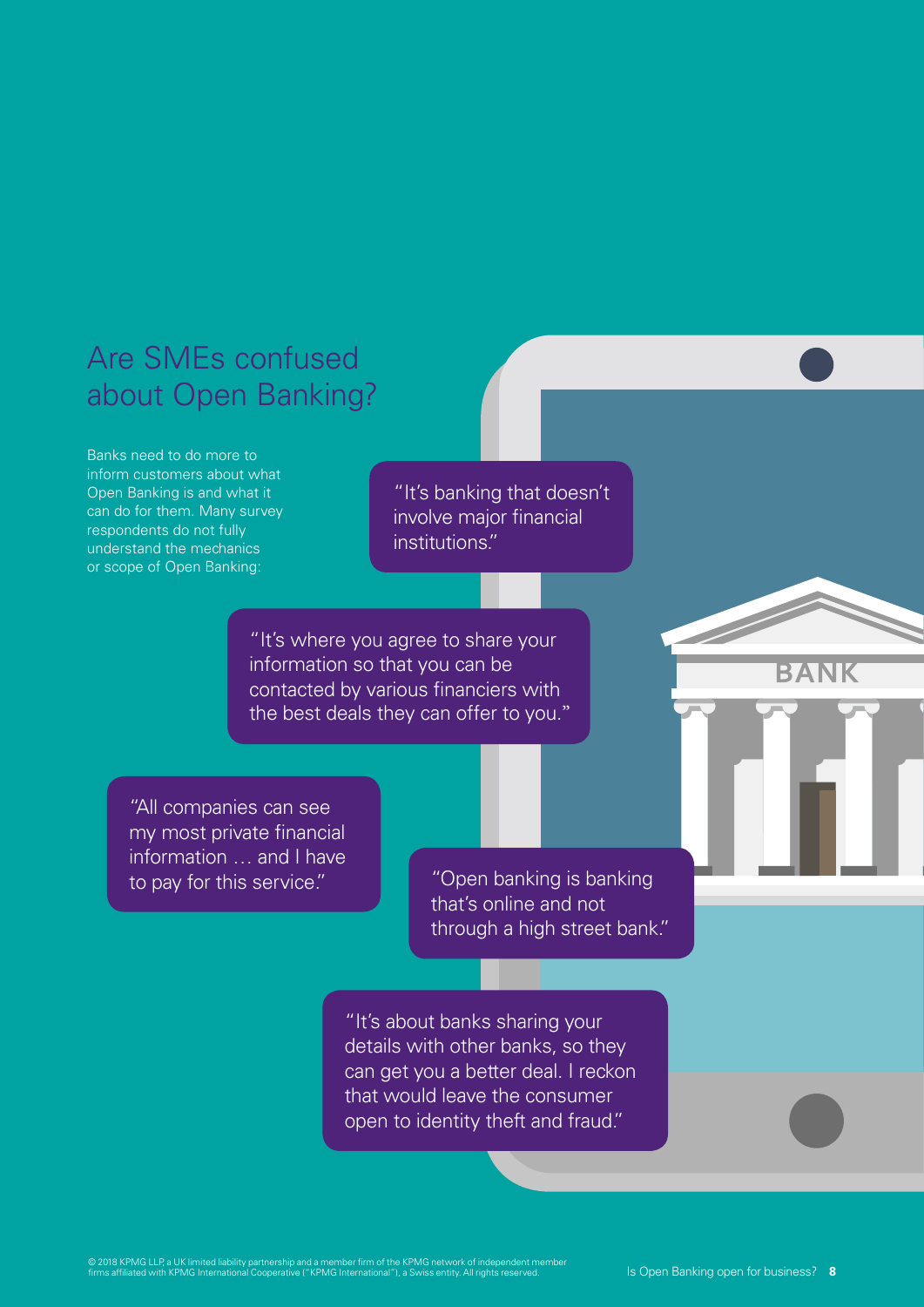# The steady conservative

The steady conservatives account for 42 percent of our SME sample; these businesses have a limited appetite for Open Banking. They are typically smaller and slower-growing businesses, turning over less than £250,000 a year. To a large extent, they are sole-trader enterprises, often run by owners or managers aged 45 or older. Most neither import nor export; they use five or fewer financial products.

While 72 percent of this group say they are unwilling to pay for Open Banking services, they are just as likely to pay to access a product or service as to switch lender. Of the 13 Open Banking services we tested with them (see page 22), the steady conservative would consider an average of just 2.5 of them.

Nor are steady conservatives likely to be already sharing data. Only 34 percent use accountancy software and more than half (52 percent) have not considered it. They are, however, interested in the possibility of automatic tax payment calculations, suggesting they are inclined towards services that will ease their reporting obligations.

This group's loyalty to traditional financial institutions is entrenched. If they need to use a financial services provider, 58 percent would choose a high street bank, while 36 percent would opt for a building society. They already choose fewer fnancial services providers – just 2.5 on average – to meet all their financial services and product needs.

Open Banking is intended to encourage switching, increase competition and to give customers more choice and access to better deals from some of the newer market entrants. This group is not especially interested in Open Banking benefits, suggesting that they will be tough to convert.

#### **Business type**



#### **Company turnover growth**



#### **Length of time trading**



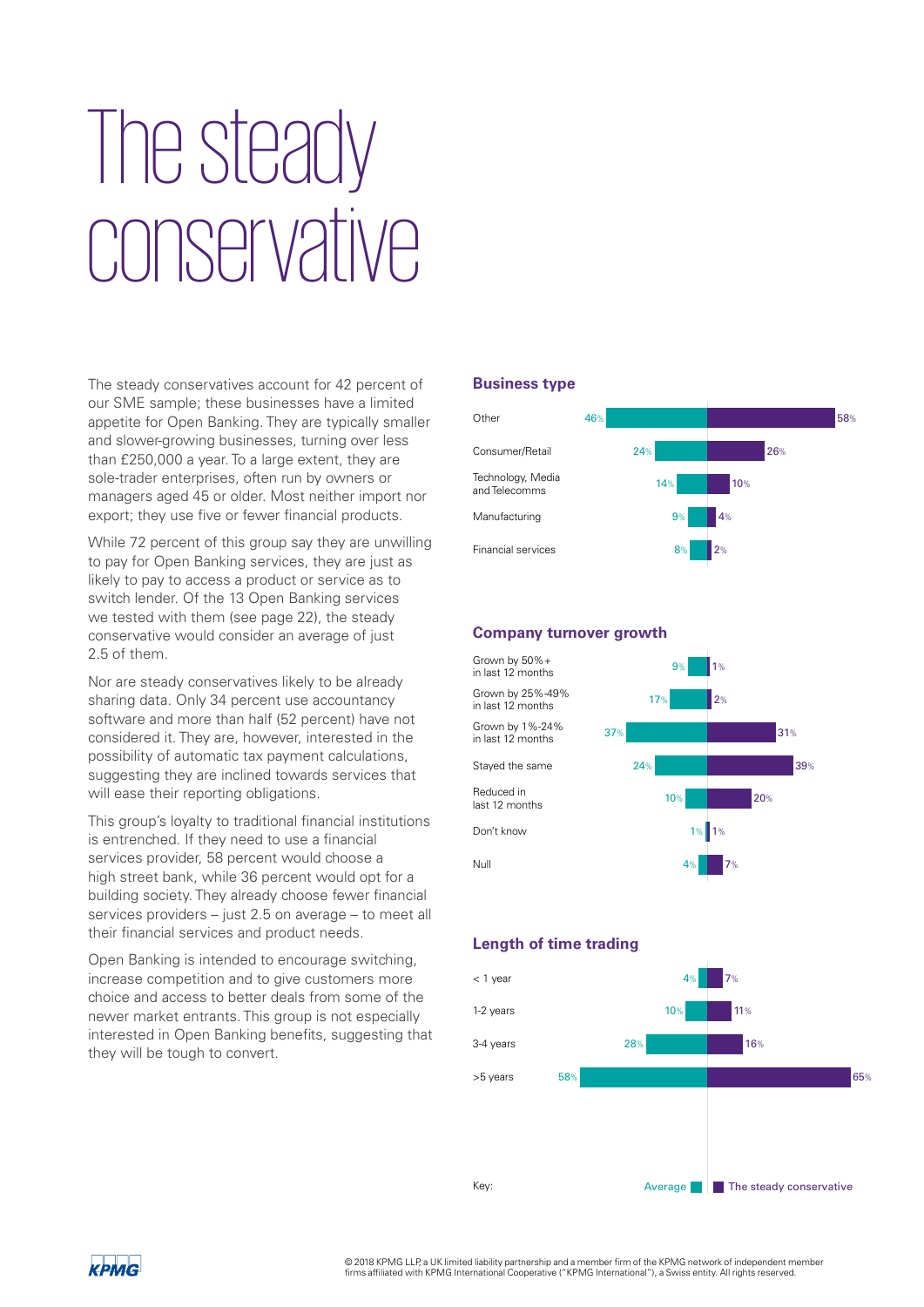#### **Which, if any, of these Open Banking services would you pay for?**

None of these 44% 72% Make and receive payments to/from<br>your suppliers and customers 24%

A dashboard of all your business  $22<sup>2</sup>$ financial accounts

Software/organisation that managed and<br>made your regular payments efficiently<br>19%

A very fast loan application and acceptance  $16\%$ process

Automatic tax payment calculation 13% 13% 12%

Managing your financial position and move 13% money between accounts/debts/savings

A forward-looking view in managing finances such as bills, suppliers, taxes and insurance

Ability to improve business credit score



12%



© 2018 KPMG LLP, a UK limited liability partnership and a member firm of the KPMG network of independent member<br>firms affiliated with KPMG International Cooperative ("KPMG International"), a Swiss entity. All rights reserv



The **steady conservatives**  account for 42 percent of our SME sample



They use five or fewer financial products



72 percent of this group say they are unwilling to pay for Open Banking



58 percent would choose a high street bank, while 36 percent would opt for a building society



**A** 

Is Open Banking open for business? **10**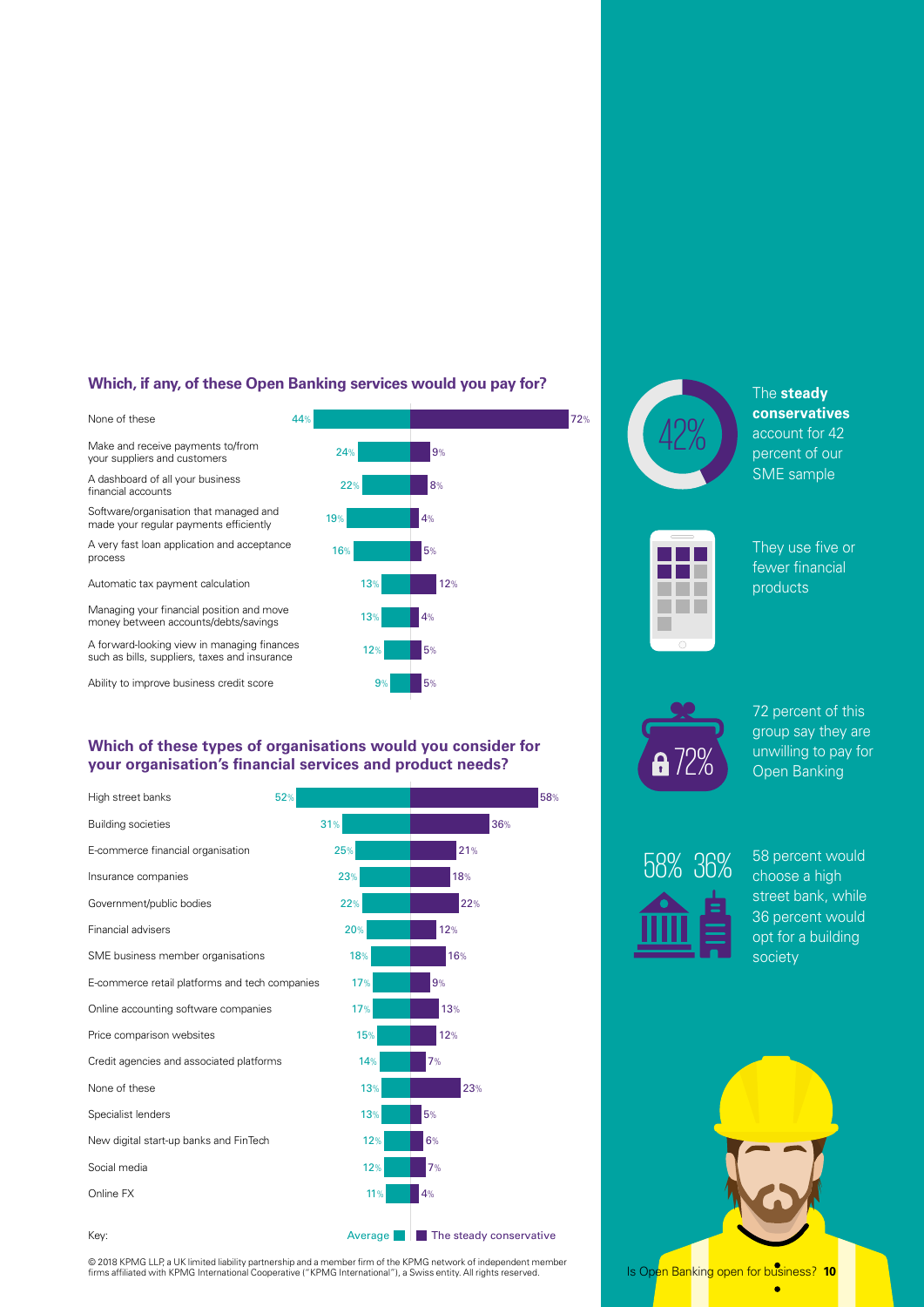# I he moderate mav-he

This group, accounting for 28 percent of our sample, could be described as waiting to be persuaded by Open Banking. They would consider an average of 5.6 of the 13 Open Banking products and services we tested with them (see page 22).

The moderate may-bes are relatively low-growth, mid-sized businesses, with a higher proportion of non-UK sales (31 percent) than the other two clusters. Almost one quarter are consumer and retail business. Most of these SMEs – 63 percent – have traded for five years or more and employ fewer than 100 people.

They are more sophisticated than the steady conservatives, using between three and 11 financial products, and most use or employ an accountant. Sixty percent already use accountancy software, while a further 12 percent would consider it. Their interest in automatic tax payment calculations is above average.

Like the steady conservatives, the moderate maybes are more comfortable with traditional banking providers – when in need of a fnancial product or service, 55 percent would opt for high street banks and 32 percent for building societies. And like most of the SMEs in this research, the moderate may-be is almost as likely to pay for services as to switch. For example 25 percent would switch in order to access a 'dashboard of all business fnancial accounts' while 21 percent would pay.

#### **Business type**



#### **Company turnover growth**



#### **Financial complexity (number of fnancial products owned)**



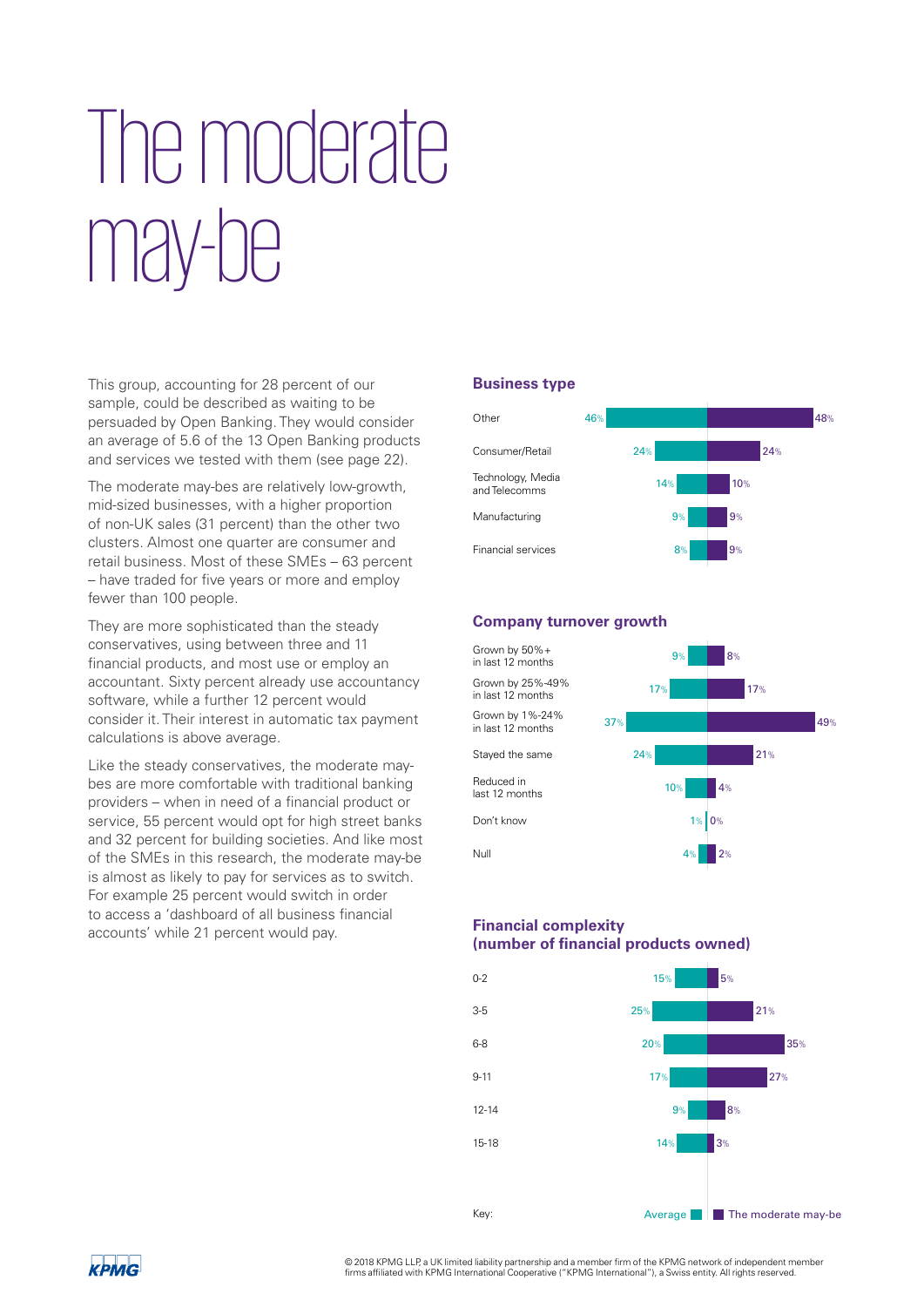#### **Which, if any, of these open banking services would you pay for?**

None of these Make and receive payments to/from your suppliers and customers

A dashboard of all your business fnancial accounts

Software/organisation that managed and made your regular payments efficiently

A very fast loan application and acceptance process

Automatic tax payment calculation

Managing your fnancial position and move money between accounts/debts/savings

A forward-looking view in managing fnances such as bills, suppliers, taxes and insurance

Ability to improve business credit score



#### **Which of these types of organisations would you consider for your organisation's fnancial services and product needs?**

| High street banks                                 | 52%     | 55%                 |
|---------------------------------------------------|---------|---------------------|
| <b>Building societies</b>                         | 31%     | 32%                 |
| E-commerce financial organisation                 | 25%     | 27%                 |
| Insurance companies                               | 23%     | 26%                 |
| Government/public bodies                          | 22%     | 26%                 |
| Financial adviser                                 | 20%     | 23%                 |
| SME business member organisations                 | 18%     | 16%                 |
| E-commerce retail platforms and tech<br>companies | 17%     | 20%                 |
| Online accounting software companies              | 17%     | 21%                 |
| Price comparison websites                         | 15%     | 15%                 |
| Credit agencies and associated platforms          | 14%     | 17%                 |
| None of these                                     | 13%     | 12%                 |
| Specialist lenders                                | 13%     | 17%                 |
| New digital start-up banks and FinTech            | 12%     | 15%                 |
| Social media                                      | 12%     | 12%                 |
| Online FX                                         | 11%     | 13%                 |
| Key:                                              | Average | The moderate may-be |



The **moderate**  may bes account for 28 percent of our SME sample







Some 60 percent already use accountancy software



55 percent would opt for high street banks, and 32 percent for building societies

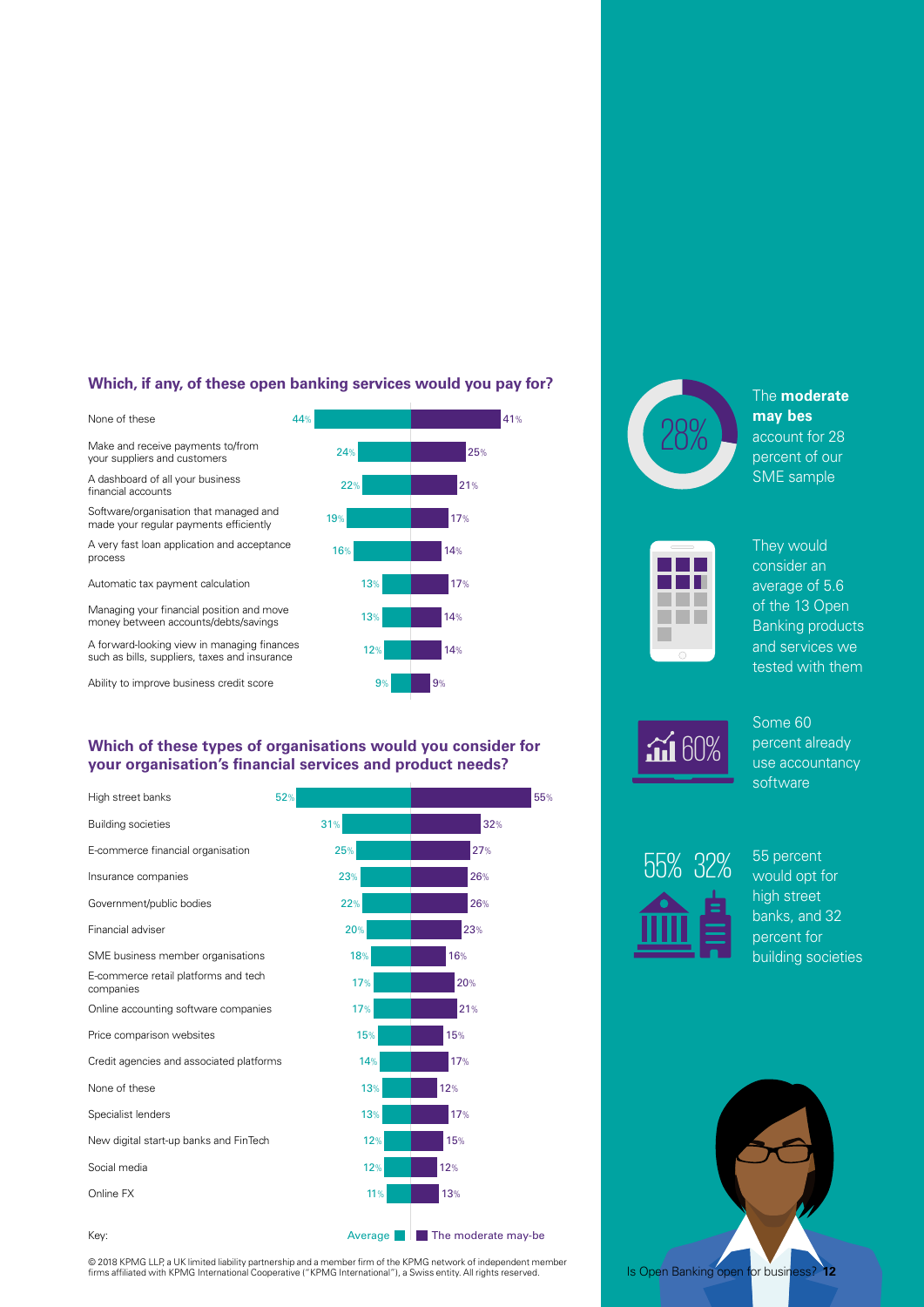# Open for business

More than any other cluster, these SMEs are open-minded, both in terms of their propensity to buy and from whom they might buy. On average, open for business SMEs would consider 10.8 out of the 13 Open Banking products and services we tested (see page 22).

More sophisticated than the rest of our sample, the 'open for business' cluster comprises larger, high-growth businesses. They make up 30 percent of our sample and tend to be entrepreneur-owned and led.

Typically found in manufacturing, TMT or fnancial services, 94 percent of these businesses turnover more than £250,000 and 65 percent more than £1 million. More than half (54 percent) have between 21 and 40 percent non-UK sales. They are bigger employers, with 22 percent employing more than 100 people, but have traded, on average, for fewer years than the steady conservatives or moderate may-bes.

These larger SMEs have greater financial complexity, with most (92 percent) using nine or more financial products and 43 percent using more than 14. They typically employ or contract with an accountancy provider, while 86 percent also use some form of accountancy software. The ability to make automatic tax payment calculations is less important than for the other two clusters.

Again, this cluster is loyal to their existing banking partners and is almost as likely to pay for a service as to switch provider to access it. The exception is that 29 percent would switch to access 'software/organisation that manages your financial position and moves money between accounts/debt/savings', while only 25 percent would pay for this.

Open for business SMEs cite high street banks as their preferred providers in 40 percent of cases, in line with other clusters. But these frms are less dependent on traditional products and services. They are more likely than average to consider digital start-up banks and fintechs for their financial needs (19 vs. 12 percent) and would consider, on average, up to 3.5 providers.

Open for business enterprises are far more receptive to the idea of sharing data under Open Banking. Although they already use a variety of financial products, they also want access to cash to grow their businesses, are focused on making faster payments to suppliers and want the ability to transact in multiple currencies.

#### **Business type**



#### **Company turnover growth**



#### **Financial complexity (number of fnancial products owned)**



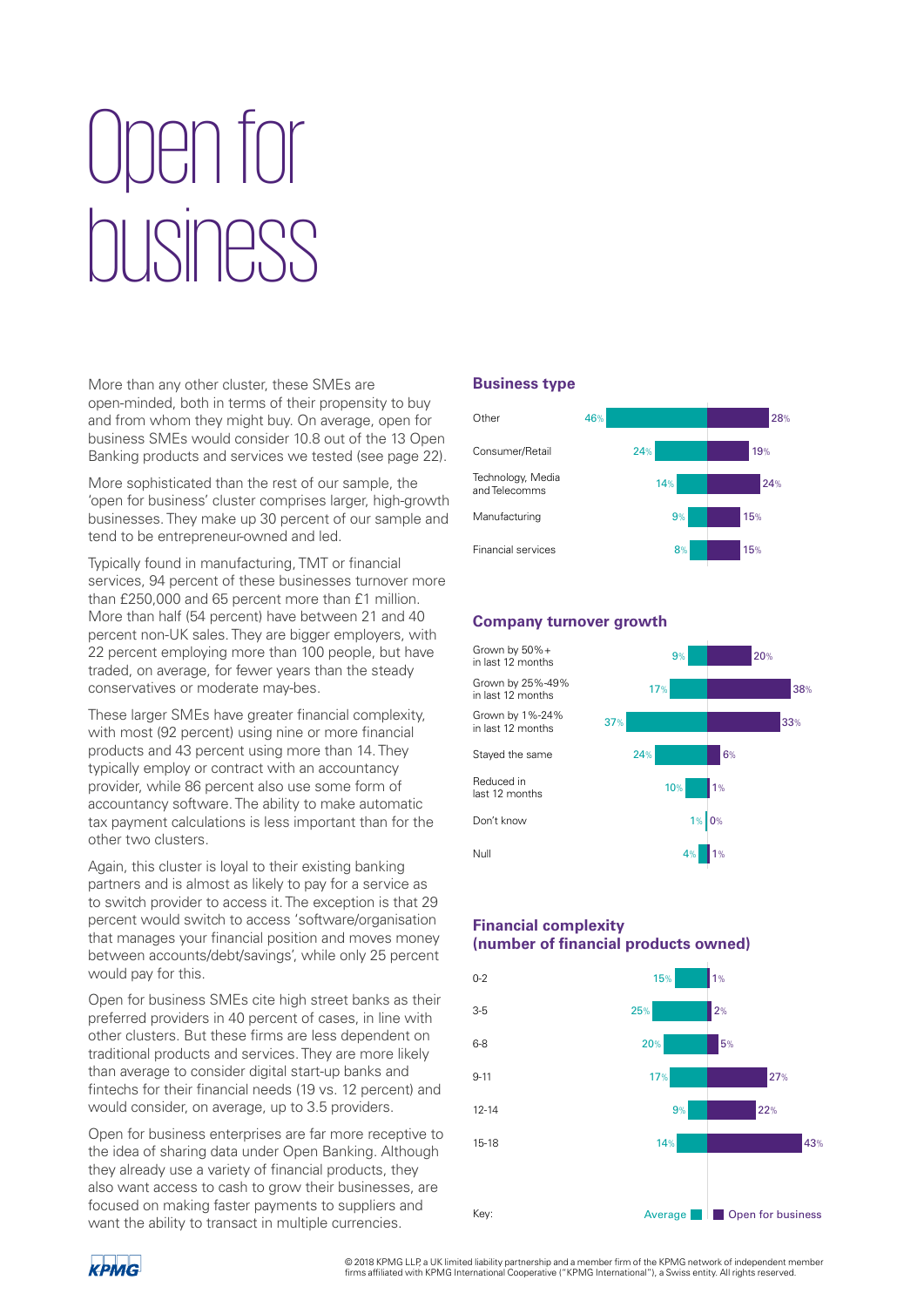#### **Which, if any, of these open banking services would you pay for?**

44% **6%** 6% 24% **44% and 24%** and 24% 22% **42%** and the state of the state of the state of the state of the state of the state of the state of the state of the state of the state of the state of the state of the state of the state of the state of the state of 19% **45%** and the second term of the second second term  $45\%$ 16% 32% 32%  $13<sup>°</sup>$ 13% 25% 12% 22% None of these Make and receive payments to/from your suppliers and customers A dashboard of all your business fnancial accounts Software/organisation that managed and made your regular payments efficiently A very fast loan application and acceptance process Automatic tax payment calculation Managing your financial position and move money between accounts/debts/savings A forward-looking view in managing fnances such as bills, suppliers, taxes and insurance

Ability to improve business credit score



 $9\%$  14% 14%





The **open for business**  group account for 30 percent of our SME sample



They would consider an average of 10.8 of the 13 Open Banking products and services we tested



They would consider, on average, up to 3.5 providers



40 percent cite high street banks at their preferred providers

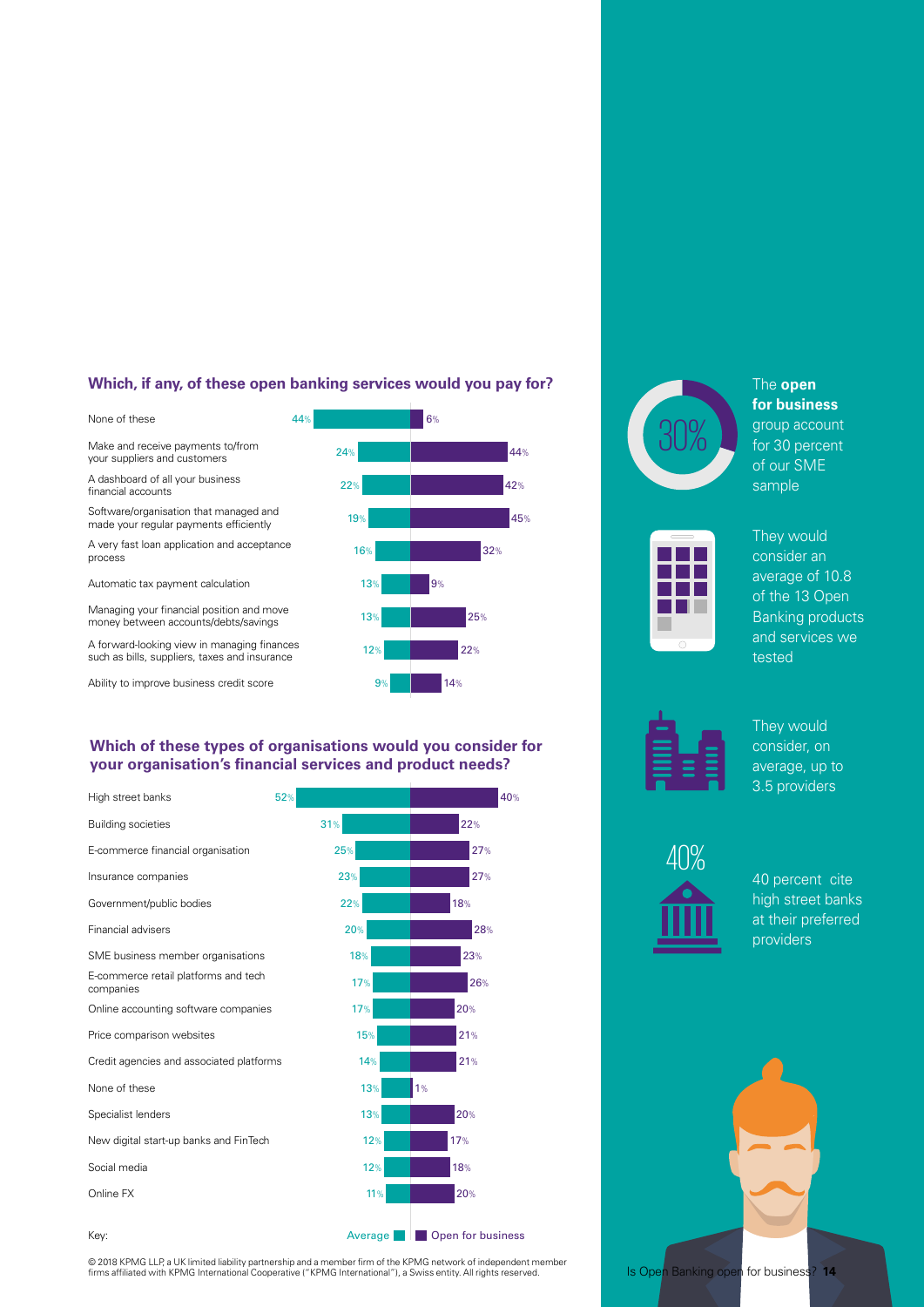# What SMEs want from Open Banking services

### **Open Banking aims to give SMEs a better and more competitive deal from banking providers and to open up a market that has long been dominated by a handful of incumbent players.**

There are signs that some SMEs are ready to turn to alternative providers for their financial needs, rather than rely on conventional banks and lenders. The Cambridge Centre for Alternative Finance, for instance, cites that by the end of 2016, SMEs had taken on €5.6 billion in alternative fnance; across Europe, alternative lending grew 41 percent on the previous year<sup>1</sup>. Asset finance, in particular, is popular with SMEs because lenders act quickly and offer the flexible terms businesses desire. The asset fnance market recorded its third-highest monthly new business total in March 2018, with advances of more than £3.3 billion<sup>2</sup>.

The psychology of some SMEs does not lend itself to automatic adoption of Open Banking. However, the responses to our survey provide some intelligence for financial services providers on how to structure their Open Banking propositions to encourage take-up and win over sceptics.

#### **Make my life easier, but don't sell to me**

SMEs repeatedly told us that they would only be willing to share their data if it made their lives easier, and if it freed up time to focus on core activities. Better ways to operate their business accounts, manage invoicing or organise their tax affairs are just some of the operational efficiencies that might persuade them to adopt Open Banking.

Other benefits are less attractive. Offers and discounts informed by past spending, promises of group discounts for bulk purchases by similar businesses, or banking linked with insurance products, have little or no appeal. SMEs seek time, efficiency and cost savings but they will not tolerate being sold to.

They are most receptive to Open Banking services that allow them to:

- Monitor their overall financial position and move money between accounts, and between credit and debit balances, to get the biggest returns on savings and/or the best loan deals;
- Make and receive payments more easily and quickly, to and from suppliers and customers;
- See all their financial accounts in one place, on a dashboard;
- Calculate and manage their tax payments.

<sup>1</sup> https://www.forbes.com/sites/davidprosser/2018/01/26/europes-alternative-fnance-sector-accelerates/#65d981643d96

<sup>2</sup> https://www.bankingtech.com/2018/07/non-bank-lending-in-2018-whats-the-current-picture/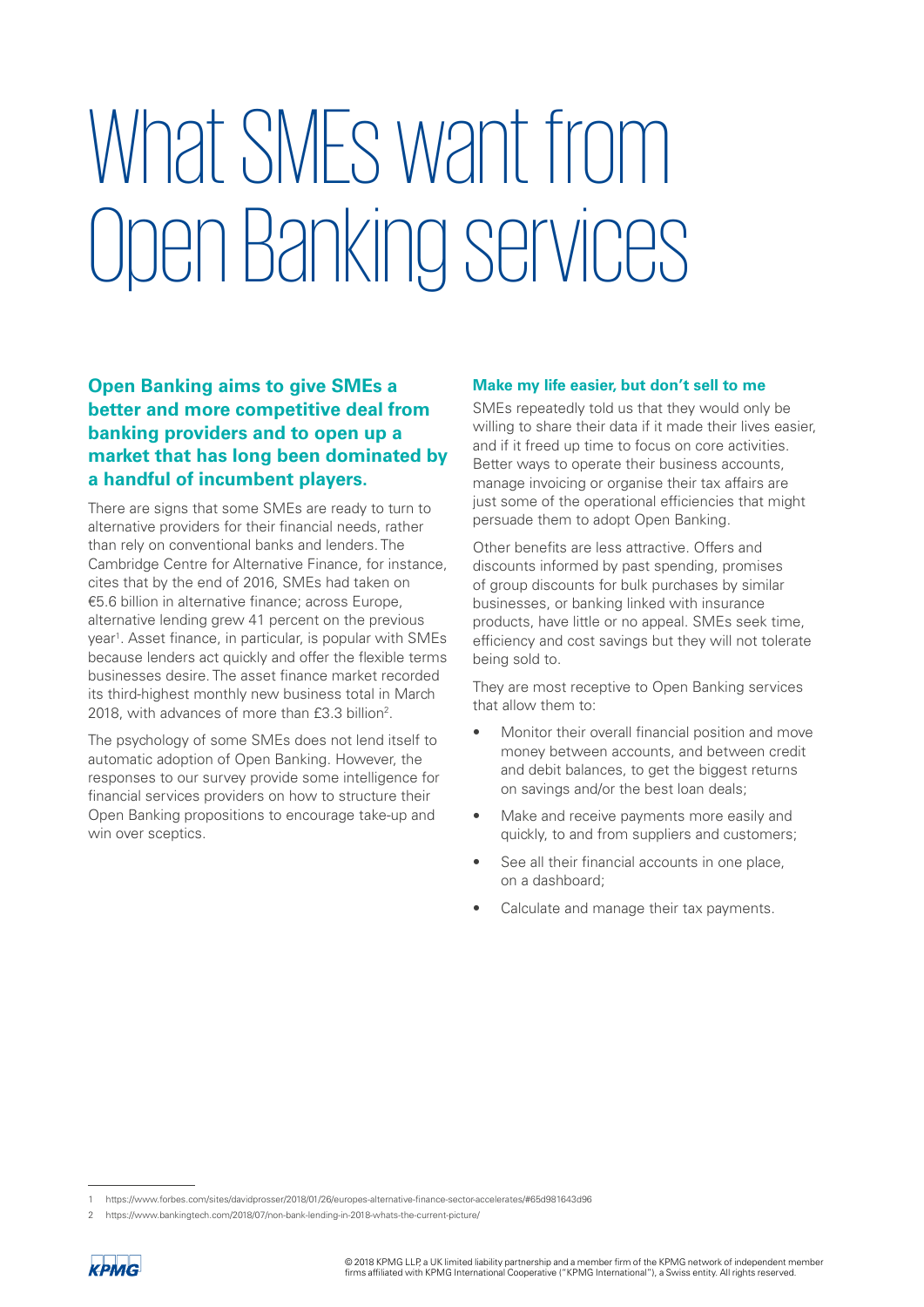#### **Would pay for… would switch for…**

More than two-fifths (44 percent) of SMEs say they would not pay for any Open Banking service. However, the remainder are willing to pay for services that they value most – those that save them time and money. Despite their loyalty to traditional high street banks, SMEs are almost as likely to pay as to switch for the service they want, if they have to. They want:

- The means to easily and quickly make and receive payments to/from suppliers and customers – 24 percent would pay and 25 percent would switch provider to access this capability;
- A dashboard of all business financial accounts, loans, debts, savings and assets – 22 percent would pay; 22 percent of respondents would switch provider
- Software/organisation to manage and make regular payments efficiently on SMEs' behalf - 19 percent would pay and 17 percent would switch.

The larger the company, by turnover and number of staff, the more willing they are to pay for Open Banking services. The same applies to those that trade internationally, use external finance and are digitally savvy. These firms are also more receptive to sharing data. Companies that have grown rapidly in the past year are also more inclined to pay to access services that will save them time and money.

On average, SMEs demand a high value exchange for their fnancial data. When asked how much respondents would want to save to allow an organisation to access their fnancial information, the answer was significant: they want 10 to 24 percent savings on existing providers' charges.

22 percent would pay for a dashboard of all business financial accounts, loans, debts, savings and assets

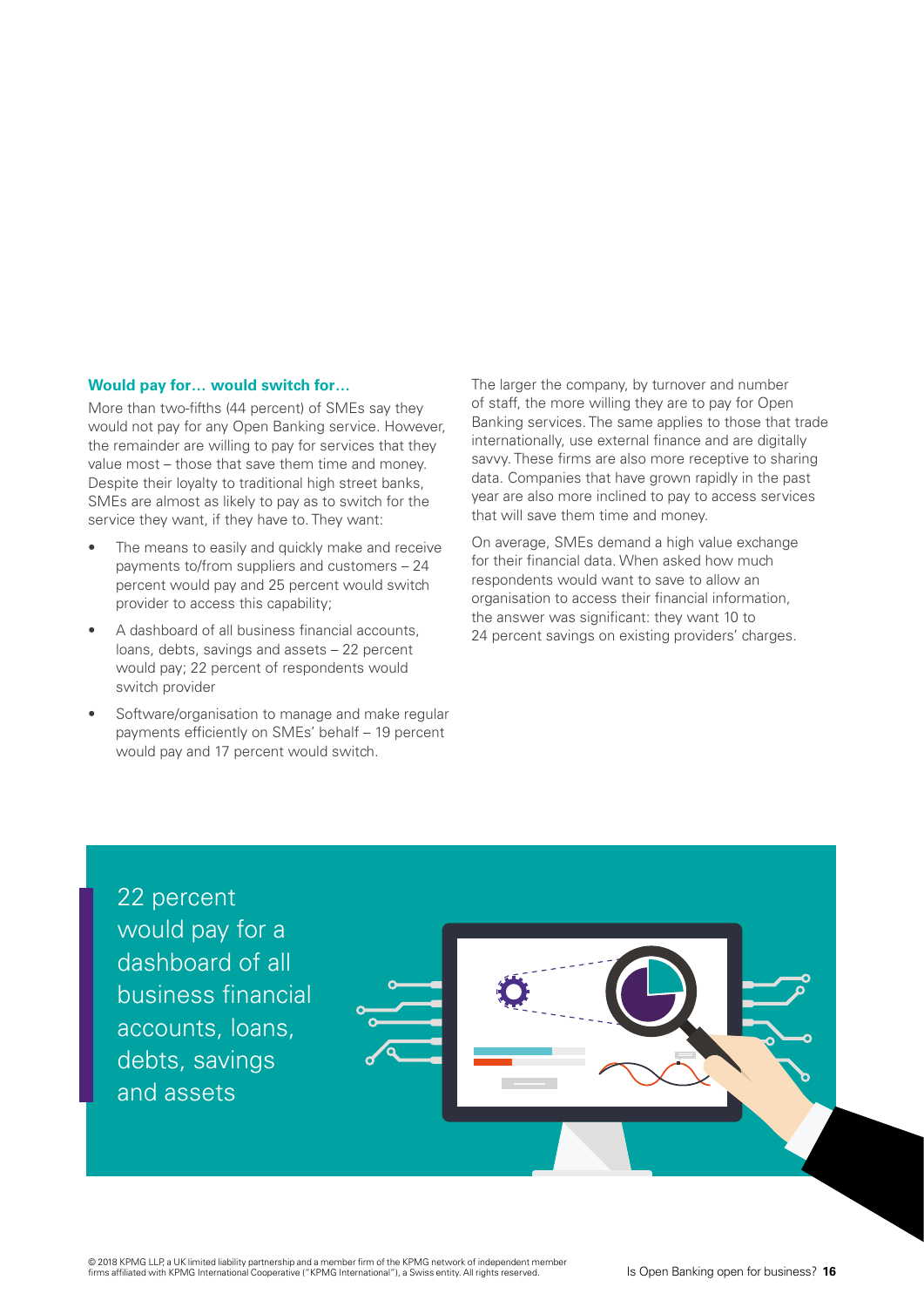# Winning business models for Open Banking

providers and challenger banks, **As both traditional fnancial services providers and newcomers, eCommerce providers and challenger banks, mull the best opportunities to exploit Open Banking, there will inevitably be significant barriers to overcome. Above all, they will need to address the issue of trust.** 

#### **Trust matters**

Open Banking requires customers to agree to share their data. It is a substantial leap of faith, particularly since third-party providers gain access.

The SMEs in this research take trust very seriously. More than half (52 percent) say they trust high street banks to keep their fnancial data secure and to use it in their best interests. But digital start-ups and fintechs score badly in comparison; they will have to work hard to win over SME customers.

While most SMEs have knowledge of social media organisations, they have little trust in their ability to handle and store data securely and in clients' best interest. As users tend not to take up the financial products and services offered by social media firms, it seems likely they will have little success in the Open Banking market.

#### **Strategies for customer conversion**

In this congested SME banking market, what strategic opportunities are available to the different market participants as they seek to engage with each of the clusters identifed in this research?

#### **The financial players**

- Traditional high street banks are setting up greenfield offshoots, under new brand names, to deliver Open Banking using modular rather than legacy system architecture.
- Challenger banks are relatively new to the financial market but are fast becoming established and making sophisticated offers to their customer bases.
- Fintechs specialise in digitalisation and offer functionality at low costs. They are nimble and unburdened by legacy infrastructure.
- Retail giants, like Amazon, Google and PayPal, with extensive customer reach, have potential to seriously disrupt the financial services market.

#### **Strategies to harness value of Open Banking for the three clusters**



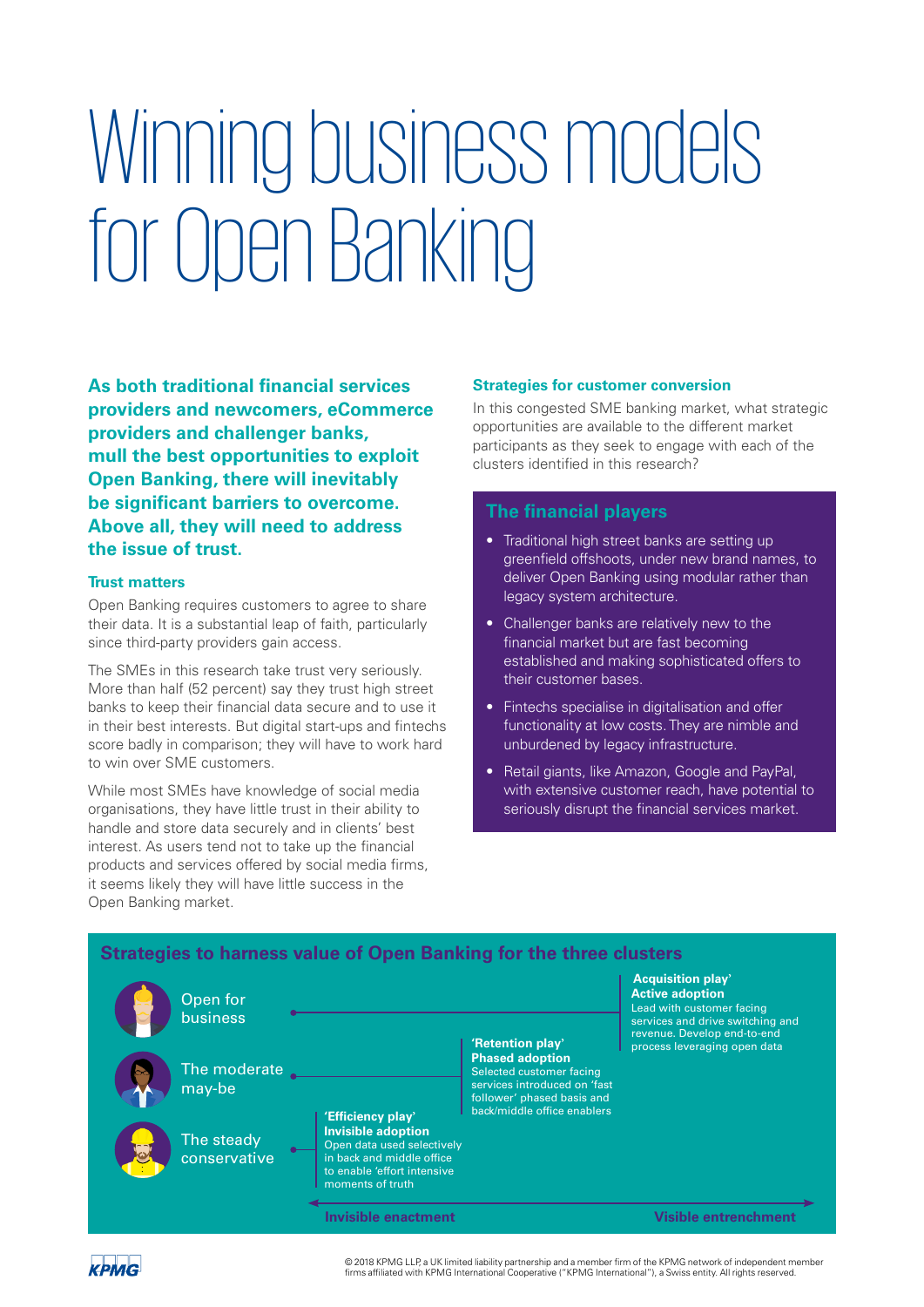

**We have identifed six potentially winning business models for market players with the right capabilities, market position and ambitions.** 

#### **Front-end providers:**

At the front end of the Open Banking chain, opportunities exist for fntechs, digital banks and cloudaccounting providers, such as Xero, Sage and Intuit. Their focus will be on delivering a superior customer experience in areas such as invoicing and payments. They will deliver the time and cost efficiencies SMEs most want, in return for access to their data.

#### **Eco-system and app store players:**

This model will enable SMEs to find all the services they need in one easily accessible location – an Amazon Prime-style set-up. SMEs would download an app, in return for an escalating fee depending on usage, to access a range of bundled services – some of which they will use and others that they won't. The lure of this model for providers is that users will find it difficult to extract themselves from an eco-system that offers so much in terms of convenience, speed and efficiency. Starling Bank's Marketplace is a good example of an organisation taking this eco-system approach.

#### **The franchise extension model:**

Franchise-type organisations have opportunities to exploit Open Banking by offering payment services across franchise stores. This would, for instance, enable independent franchise outlets to leverage group scale to eliminate or reduce the merchant fees they currently pay. An alternative model, along the lines of Amazon, is to extend payment services to SME customers and supply chain companies.

#### **Flow monsters:**

Flow monsters are in command of the balance sheet. They are the ultimate backstop in the Open Banking chain, holding all the assets and liabilities that are manoeuvred around the system by Open Banking players.

Flow monsters have a banking licence to operate; they enjoy a robust credit rating and are successful managers of capital and liquidity. This position – at most there will be three or four flow monsters  $-$  is likely to be occupied by the Big Four high street banks, but newcomers in the retail banking space, such as Goldman Sachs with its start-up Marcus, or Blackstone, could also be in the running.

#### **Product specialists:**

Some financial services players might choose to become specialist product providers, delivering their services across existing platforms. Already, for instance, some general insurance providers specialise in pricing risk appetite for insurance aggregators.

#### **Sector specialists:**

Similarly, sector specialists will seek to build services that are uniquely suited to a specific sector. The Manufacturers Bank, for instance, focuses on the 15 percent of SMEs in manufacturing-type activities. The bank helps them to invest in plant over long periods and to trade internationally successfully. This type of bank will be relevant to UK Industrial policy and trading post-Brexit.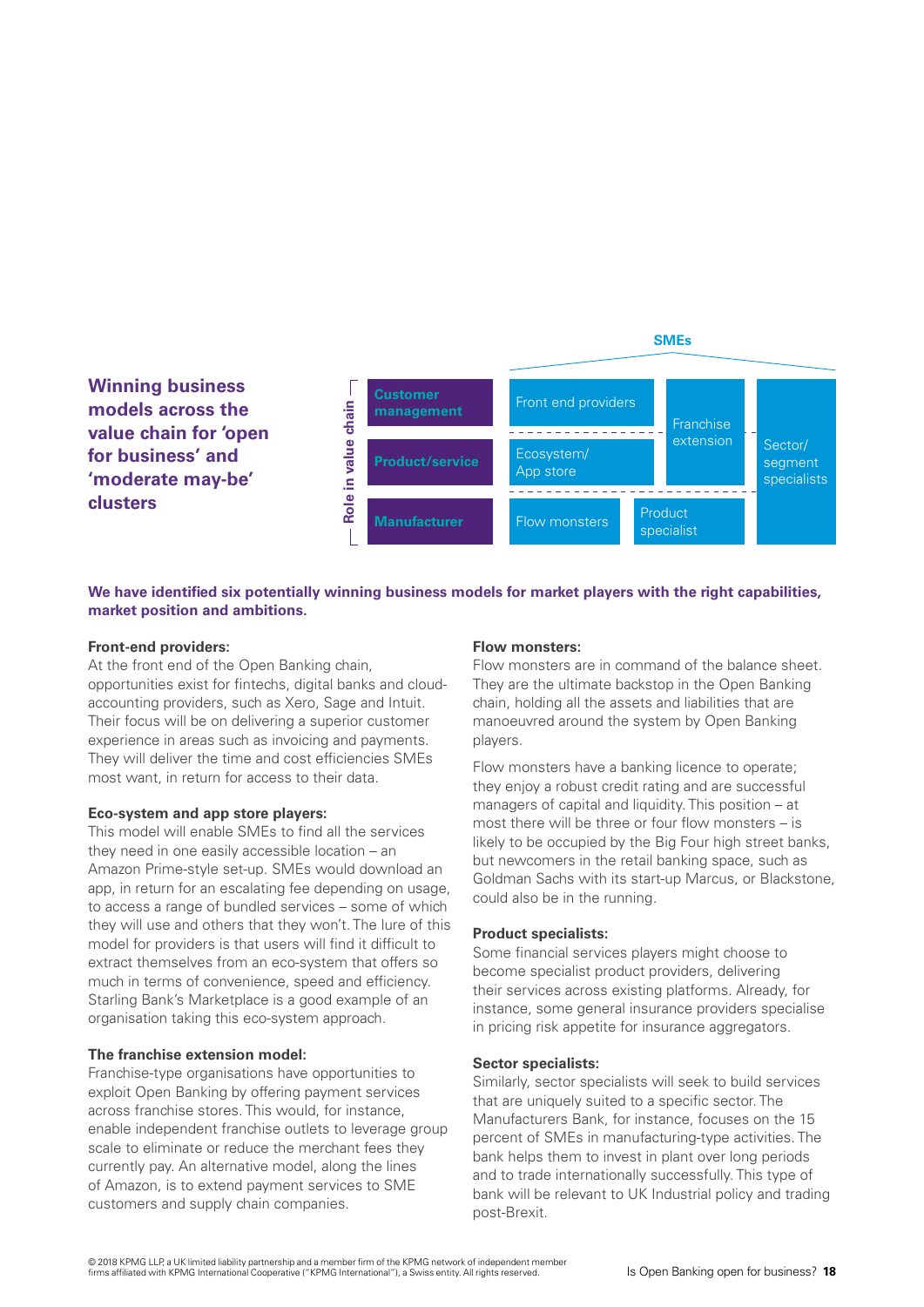# Coming … ready or not

**Open Banking is happening … but our research suggests what has been achieved so far falls short of what is required to meet the needs of a large swathe of SME customers.This represents a missed opportunity for the banking industry and SMEs alike – and an open invitation to disruptive new market entrants to do better.** 

The challenge now is for players in this market to think more ambitiously about how to serve the 30 percent of SMEs that are already receptive to Open Banking, as well as how to convince more sceptical businesses of the value on offer to them. This will require a stepchange in attitudes and actions.

Too many market participants have so far focused on Open Banking as a regulatory imperative. They have worked hard to comply with the requirements of the regulation but have not focused on how this profound change could help them to compete more effectively. Even those providers that recognise that Open Banking leaves them vulnerable to disruption are not necessarily innovating in order to secure disruptive advantage of their own.

Innovative thinking is needed in a market that is wide open and where 30 percent of high-growth SMEs, with an appetite for Open Banking, are currently underserved.

#### **So, how advanced is your organisation in its Open Banking preparedness? Have you developed:**

- Regulatory action plans are you driving compliance aligned to all relevant regulation, including PSD2, Open Banking, GDPR, the fourth AML Directive and related developments?
- Strategic planning have you put in place plans that reflect how Open Banking will be critical to your ongoing competitiveness and relevance?
- New World operating models are you rethinking the structure and processes of your organisation for a data-driven marketplace in which customers are shared?
- Next generation technologies have you thought about how to commercialise APIs and data in the context of your product strategies?
- Risk management how are you managing the increasingly complex risks and challenges around data privacy, cyber security, fraud and financial crime?

The answers to these questions will determine the success of your organisation in the Open Banking environment. Those providers that do not inspire SMEs to embrace the benefits of Open Banking today will lose out to the disruptors of tomorrow.

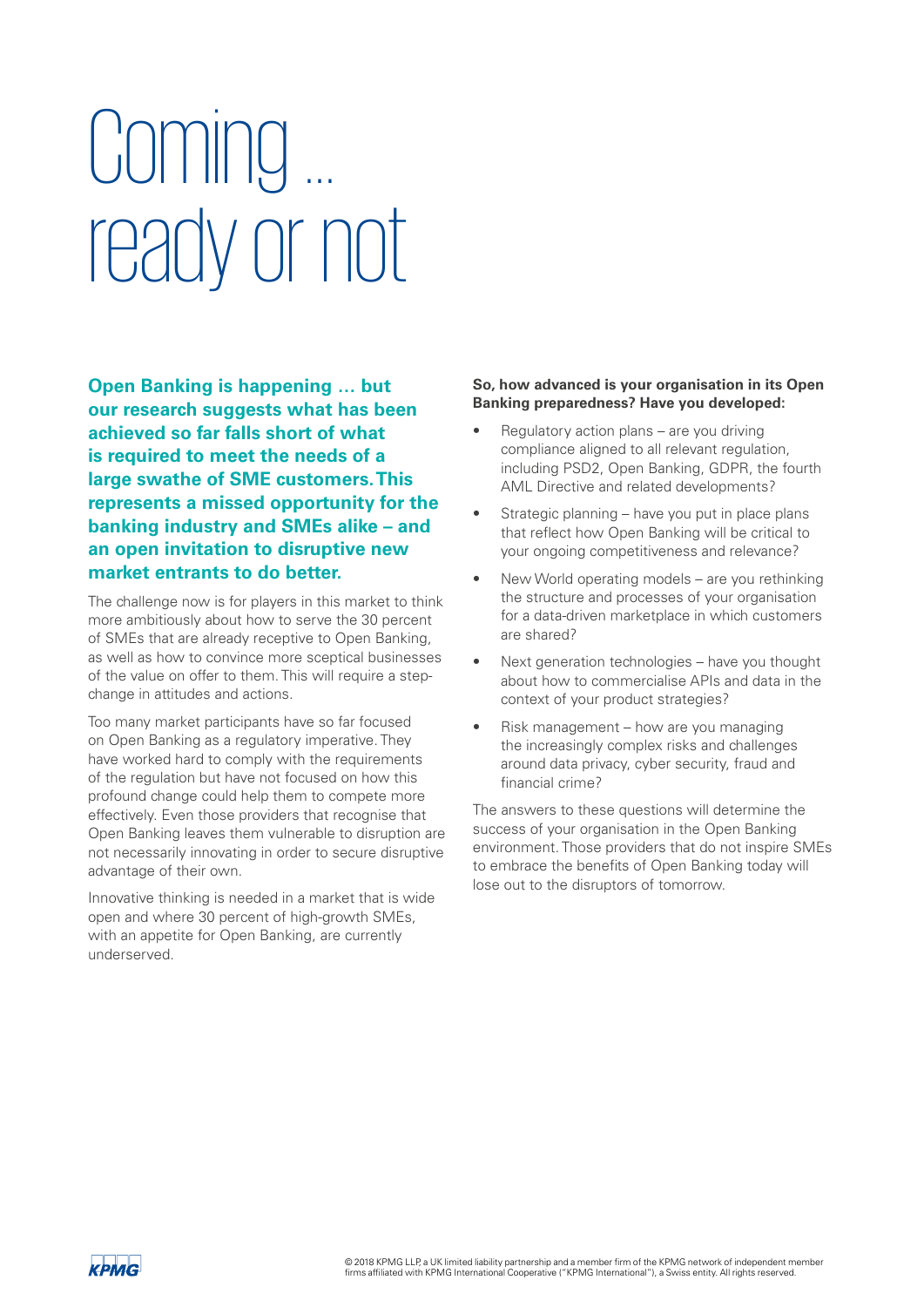Too many market participants have worked hard to comply with the requirements of the regulation but have not focused on how this profound change could help them to compete more effectively.

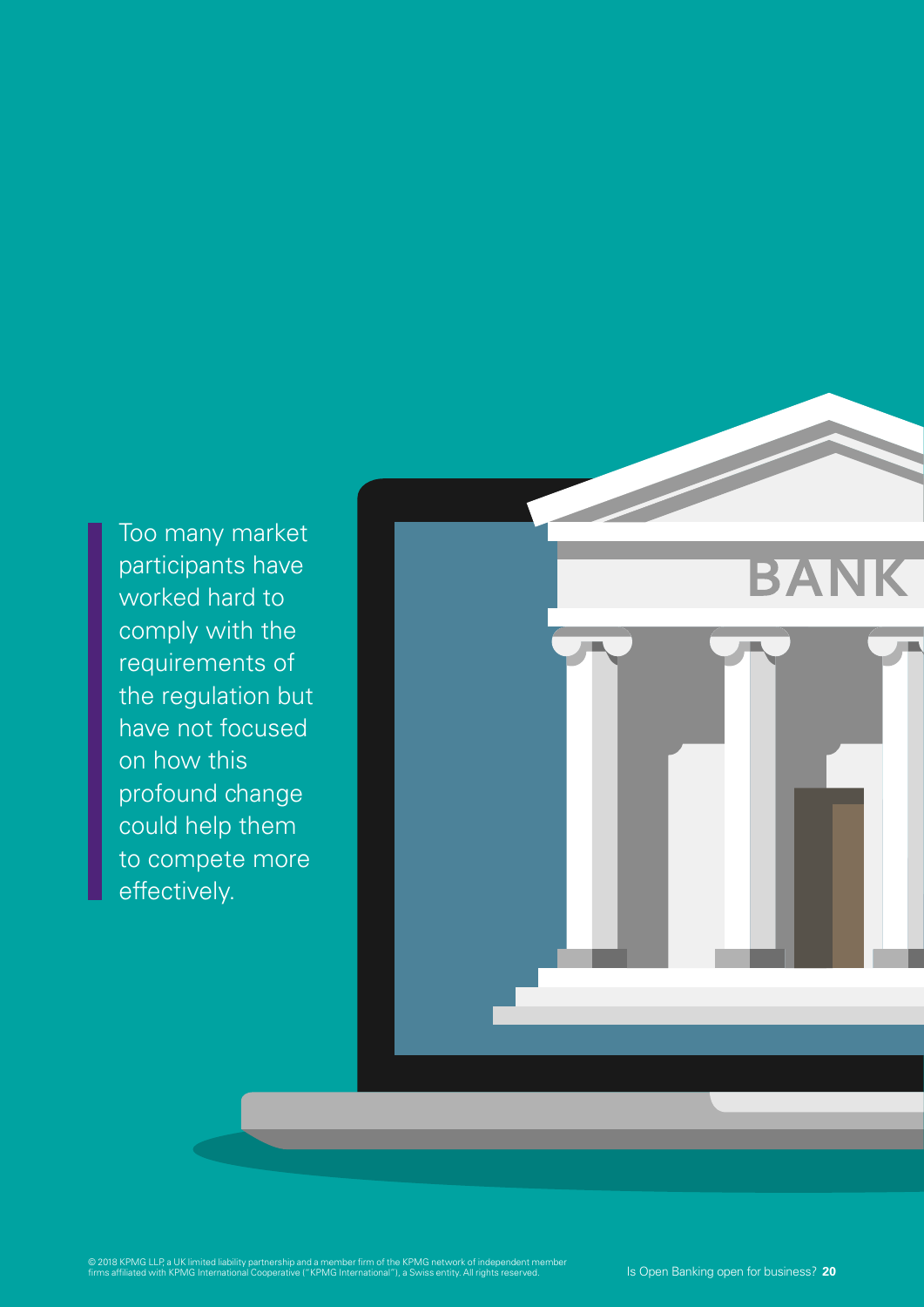# About this survey

 **depth questionnaire. - from 1,000 SMEs, using an in-In August 2018, KPMG and research organisation 3GEM, sought opinions on Open Banking** 

or financial decision-makers. The survey interviewed SMEs with an annual turnover of up to £7 million, registered or based in the UK, across a range of sectors, excluding charities, contractors, clubs and societies. All the respondents were owners, fnance directors

- their data with third-party providers under Open The survey tested SMEs' willingness to share Banking if doing so would enable them to access each of 13 different product or service improvements.

Respondent break-down by business sector (%)





Consumer/Retail



Manufacturing



**Other** 



Technology, Media and Telecom

Financial services

### Respondent break-down by designation (%)



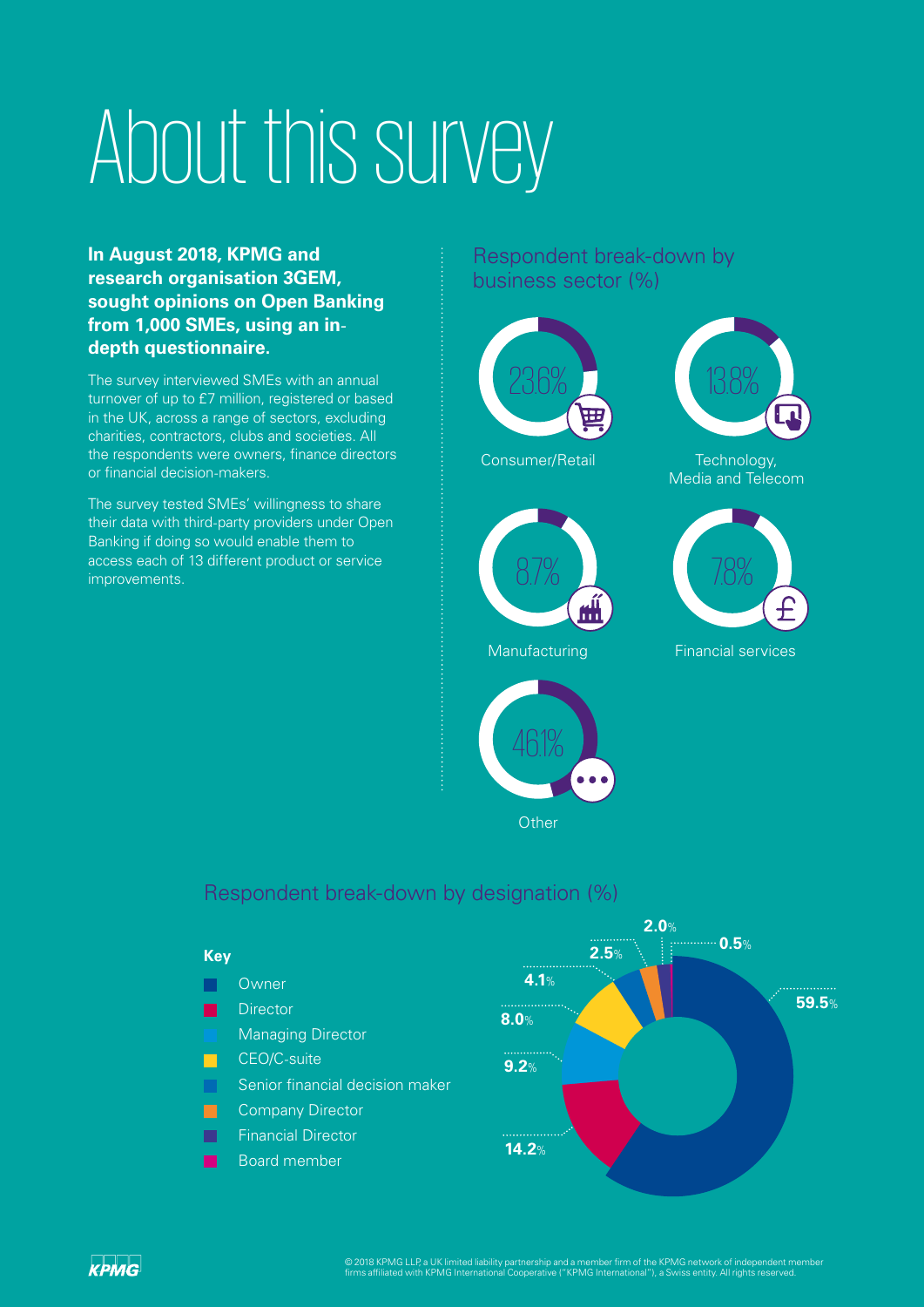# Respondent break-down by business turnover (%)



# Proportion of non-UK sales (%)



# Respondent break-down by employee size (%)

| 1 person      | $\bf \hat{A}$ $\bf \hat{A}$ $\bf \hat{A}$ $\bf \hat{A}$ $\bf \hat{A}$ $\bf \hat{A}$ $\bf \hat{A}$ $\bf \hat{A}$ $\bf \hat{A}$ $\bf \hat{A}$ $\bf \hat{A}$ $\bf \hat{A}$ $\bf \hat{A}$ $\bf \hat{A}$ $\bf \hat{A}$ $\bf \hat{A}$ $\bf \hat{A}$ $\bf \hat{A}$ $\bf \hat{A}$ $\bf \hat{A}$ $\bf \hat{A}$ $\bf \hat{A}$ $\bf \hat{A}$ |
|---------------|-----------------------------------------------------------------------------------------------------------------------------------------------------------------------------------------------------------------------------------------------------------------------------------------------------------------------------------|
| 2-10 people   | <b>ATATATATATAT1 26.3%</b>                                                                                                                                                                                                                                                                                                        |
| 11-20 people  | <b>ATATATAT1 18.5%</b>                                                                                                                                                                                                                                                                                                            |
| 21-100 people | <b>ATATATA1 16.9%</b>                                                                                                                                                                                                                                                                                                             |
| $100+$ people | <b>ATA1 9.2%</b>                                                                                                                                                                                                                                                                                                                  |

### **We asked SMEs if they would give consent and allow an organisation automated access to their company's financial information in return for the following Open Banking services:**

- of day-to-day cashflow and working 1. Have faster and more convenient processing capital needs
- 2. Provide credit worthiness to access external finance, such as a business loan
- 3. The ability to more easily and quickly make and receive payments
- 4. See all fnancial accounts in one place e.g. on a screen as a dashboard
- 5. See all payment details for all of customers and suppliers across all trading, including bank payments, credit cards and lending
- 6. Monitor the SME's overall fnancial position and move money between accounts/ debts / savings to provide the biggest returns on savings and/or the best loan deals
- 7. Improve credit score by analysing spending and borrowing and suggesting changes that would improve scores
- 8. Allow business accounts and tax payments to be managed, including for the preparation of business accounts or the calculation and automatic payment of business taxes
- 9. Enable access to a marketplace of new customers and potential new markets
- 10. Assess the SME's expenditure with suppliers and monitor the marketplace to help them compare and switch to a product that saves money
- 11. Receive offers and discounts on other helpful services, informed by previous expenditure
- 12. Consolidate the business with other companies with similar spending so as to create the opportunity for group discounts
- 13. Join banking and insurance together to improve their relevance to the business